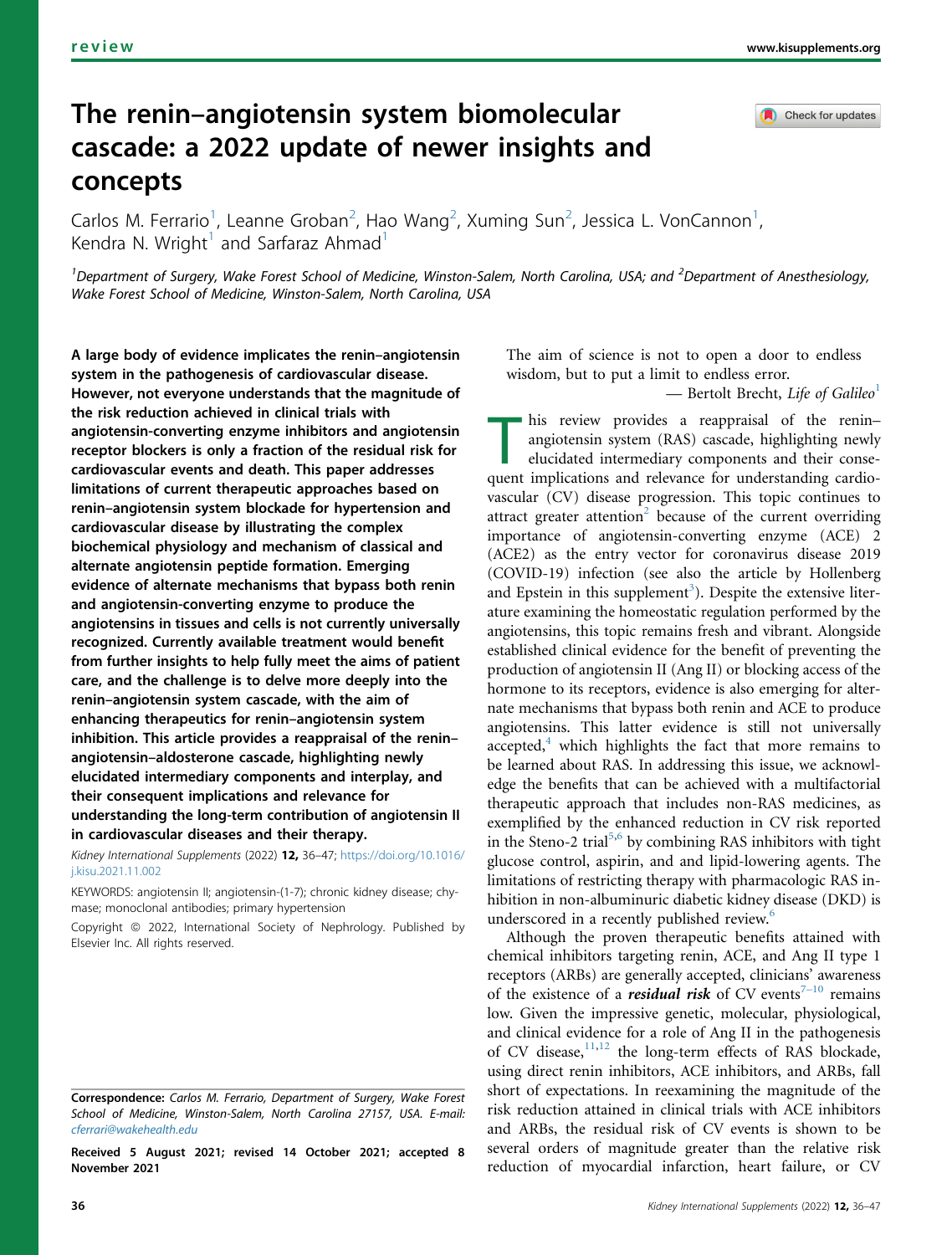# **The human angiotensin peptides family**

<span id="page-1-0"></span>

| <b>Residue</b><br>number   |     | $\overline{2}$ | 3            | 4   | 5   | 6   | 7   | 8   | 9   | 10  | 11          | 12  | 13  | 14  | 15  | 16  | 17         | 18  | 19  | 20  | 21  | 22  | 23  | 24  | 25  |
|----------------------------|-----|----------------|--------------|-----|-----|-----|-----|-----|-----|-----|-------------|-----|-----|-----|-----|-----|------------|-----|-----|-----|-----|-----|-----|-----|-----|
| One-letter<br>abbreviation | D   | R              | $\mathbf{v}$ | Y   |     | н   | P   | F   | н   |     | $\mathbf v$ |     | н   | N   | Е   | s   |            | C   | Е   | Q   |     | A   | ĸ   | A   | N   |
| Ang-(1-25)                 | Asp | Arg            | Val          | Tvr | lle | His | Pro | Phe | His | Leu | Val         | lle | His | Asn | Glu | Ser | <b>Thr</b> | Cys | Glu | Gln | Leu | Ala | Lvs | Ala | Asn |
| Ang-(1-14)                 | Asp | Arg            | Val          | Tvr | lle | His | Pro | Phe | His | Leu | Val         | lle | His | Asn |     |     |            |     |     |     |     |     |     |     |     |
| Ang-(1-12)                 | Asp | Arg            | Val          | Tvr | lle | His | Pro | Phe | His | Leu | Val         | lle |     |     |     |     |            |     |     |     |     |     |     |     |     |
| Ang-(1-10)                 | Asp | Arg            | Val          | Tvr | lle | His | Pro | Phe | His | Leu |             |     |     |     |     |     |            |     |     |     |     |     |     |     |     |
| Ang-(1-9)                  | Asp | Arg            | Val          | Tvr | lle | His | Pro | Phe | His |     |             |     |     |     |     |     |            |     |     |     |     |     |     |     |     |
| Ang-(1--8)                 | Asp | Arg            | Val          | Tvr | lle | His | Pro | Phe |     |     |             |     |     |     |     |     |            |     |     |     |     |     |     |     |     |
| Ang A                      | Ala | Arg            | Val          | Tvr | lle | His | Pro | Phe |     |     |             |     |     |     |     |     |            |     |     |     |     |     |     |     |     |
| Ang-(1-7)                  | Asp | Arg            | Val          | Tvr | lle | His | Pro |     |     |     |             |     |     |     |     |     |            |     |     |     |     |     |     |     |     |
| Alamandine                 | Ala | Arg            | Val          | Tvr | lle | His | Pro |     |     |     |             |     |     |     |     |     |            |     |     |     |     |     |     |     |     |
| Ang-(1-5)                  | Asp | Arg            | Val          | Tvr | lle |     |     |     |     |     |             |     |     |     |     |     |            |     |     |     |     |     |     |     |     |
| Ang-(1-4)                  | Asp | Arg            | Val          | Tvr |     |     |     |     |     |     |             |     |     |     |     |     |            |     |     |     |     |     |     |     |     |
| Ang-(2-10)                 | Asp | Arg            | Val          | Tvr | lle | His | Pro | Phe | His | Leu |             |     |     |     |     |     |            |     |     |     |     |     |     |     |     |
| Ang-(2-8)                  |     | Arg            | Val          | Tvr | lle | His | Pro | Phe |     |     |             |     |     |     |     |     |            |     |     |     |     |     |     |     |     |
| Ang-(2-7)                  |     | Arg            | Val          | Tvr | lle | His | Pro |     |     |     |             |     |     |     |     |     |            |     |     |     |     |     |     |     |     |
| Ang-(3-8)                  |     |                | Val          | Tvr | lle | His | Pro | Phe |     |     |             |     |     |     |     |     |            |     |     |     |     |     |     |     |     |
| Ang-(3-7)                  |     |                | Val          | Tvr | lle | His | Pro |     |     |     |             |     |     |     |     |     |            |     |     |     |     |     |     |     |     |
| Ang-(5-7)                  |     |                |              |     | lle | His | Pro |     |     |     |             |     |     |     |     |     |            |     |     |     |     |     |     |     |     |
| $Ang-(3-4)$                |     |                | Val          | Tvr |     |     |     |     |     |     |             |     |     |     |     |     |            |     |     |     |     |     |     |     |     |

Figure 1 | Amino acid sequences of the family of angiotensin peptides identified as possessing biological activity. Three-letter abbreviations are given for amino acids. Alamandine is Des[Asp<sup>1</sup>]-[Ala<sup>1</sup>]-Ang-(1-7). Ala, alanine; Ang, angiotensin; Arg, arginine; Asn, asparagine; Asp, aspartic acid; Cys, cysteine; Gln, glutamine; Glu, glutamic acid; His, histidine; lle, isoleucine; Leu, leucine; Lys, lysine; Phe, phenylalanine; Pro, proline; Ser, serine; Thr, threonine; Tyr, tyrosine; Val, valine. Created with [BioRender.com](http://BioRender.com).

death.<sup>13–[19](#page-8-9)</sup> These data are disconcerting, given the strength of the research implicating the RAS in the pathogenesis of hypertension. The non-superiority of RAS inhibitors over other antihypertensive agents remains a source of confusion, as reflected in the recommendations provided by major professional organizations endorsing the benefits of blood pressure lowering *per se* over the range of available antihypertensive agents.<sup>[20](#page-9-0)–22</sup> Yet, a century of rigorous experimental research reveals the diverse nature of the biochemical processes that, within the RAS, lead to the formation of the angiotensins, and the fundamental importance of Ang II as a critical participant in hypertension pathogenicity, adverse cardiac and vascular remodeling, atherogenesis, diabetes, and acute and chronic kidney disease. In the authors' view, the explanation of this dilemma lies in the potential inability of RAS drugs to reach the intracellular sites where Ang II influences CV function,  $23-25$  $23-25$  owing to poor intracellular penetrability of these inhibitors, activation of alternate Ang II–forming serine endopeptidases with an affinity similar to or even higher than that for  $ACE<sub>1</sub><sup>26,27</sup>$  $ACE<sub>1</sub><sup>26,27</sup>$  $ACE<sub>1</sub><sup>26,27</sup>$  $ACE<sub>1</sub><sup>26,27</sup>$  or both of these factors combined. We address these issues by providing a detailed new look at the biochemical physiology of the classical and alternate angiotensin peptide–forming mechanisms.

### RAS CURRENT BIOCHEMICAL PATHWAYS

The cascade of peptides derived from the angiotensinogen (AGT) protein is illustrated in [Figure 1](#page-1-0). As stressed by Ryan,  $^{28}$  $^{28}$  $^{28}$ linear polypeptides without repeating amino acids have multiple homologs. Ang II has 35 possible lower homologs, and 54 possible homologs can be derived from angiotensin I (Ang I). Hence, viewing the RAS as a linear system in which renin and ACE are the 2 enzymatic steps in the biotransformation of AGT into Ang II is without fundamentals. Over the years, we have been engaged in revising the tenet that the RAS is constituted of a linear biochemical processing path in which the terminal product Ang II is the final biologically active compound.<sup>[29](#page-9-5)–31</sup>

# The old and the not so new

The biotransformation mechanisms participating in the generation and metabolism of biologically active angiotensins are illustrated in [Figure 2.](#page-2-0)<sup>[32](#page-9-6)[,33](#page-9-7)</sup> Although the reaction of kidney renin with the plasma AGT remains the crucial step in the initiation of the biochemical cascade, proteolytic enzymes not belonging to the aspartyl protease renin and elaborated by digestive glands were first reported to hydrolyze AGT by Croxatto and Croxatto.<sup>[34](#page-9-8)</sup> From those earlier attempts to identify the nature of non-renin enzymes, only cathepsin  $G<sub>35</sub>$  $G<sub>35</sub>$  $G<sub>35</sub>$ kallikrein, $36$  and tonin<sup>[37](#page-9-11)</sup> remain as enzymes known to belong to the RAS cascade.

Conversion of Ang I. Following the catalytic generation of Ang I by renin, the decapeptide is processed by the somatic active carboxy terminal site of ACE (EC 3.4.15.1) to yield Ang II, and by ACE2 (E.C. 3.4.17.23) to generate angiotensin-(1-9)  $[Ang-(1-9)]^{38}$  $[Ang-(1-9)]^{38}$  $[Ang-(1-9)]^{38}$  As a dipeptidyl carboxypeptidase, the 2 penultimate amino acids His<sup>9</sup>-Leu<sup>10</sup> of Ang I are cleaved from the C-terminus of Ang I to generate Ang II, and the endopeptidase neprilysin (E.C. 3.4.24.11) cleaves the tripeptide Phe<sup>8</sup>-His<sup>9</sup>-Leu<sup>10</sup> of Ang I to yield angiotensin- $(1-7)$  [Ang- $(1-7)$ ].<sup>[39](#page-9-13)</sup> Of current significant importance, owing to its participation as the entry vehicle for infection by severe acute respiratory syndrome coronavirus 2 (SARS-CoV-2), $40-42$  $40-42$  the mono-carboxypeptidase ACE2 cleaves with high affinity the Pro<sup>7</sup>-Phe<sup>8</sup> bond of Ang II to generate Ang- $(1-7)$ <sup>43</sup>. The first demonstrations of Ang- $(1-7)$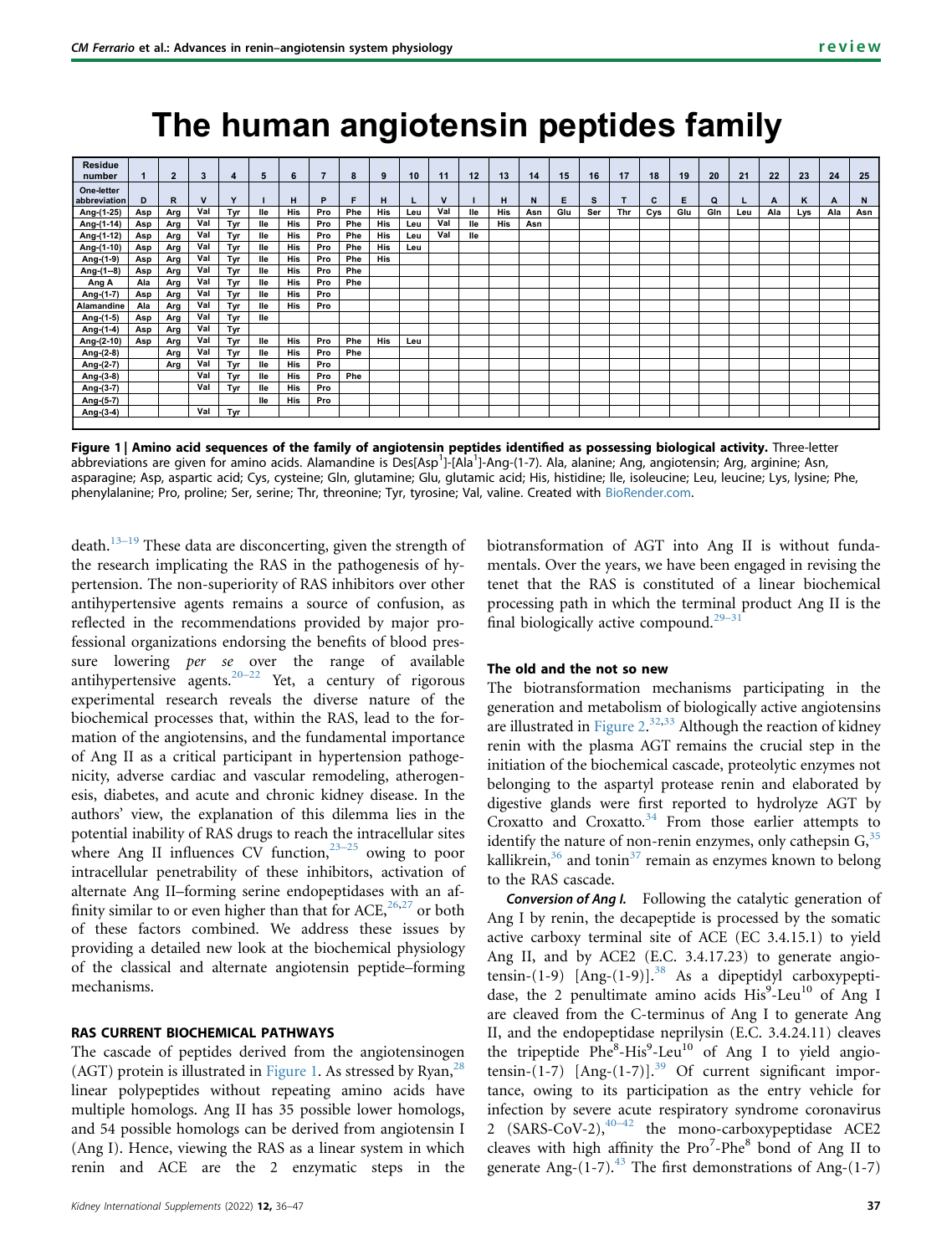<span id="page-2-0"></span>

Figure 2 Schematic representation of angiotensinogen cleaved derivatives by renin and alternate processing by kallikrein or a kallikrein-like enzyme.<sup>[32](#page-9-6)[,33](#page-9-7)</sup> The renin–angiotensin system, along with multiple overlapping systems (the kinin system, the endothelin system, and the natriuretic peptides system) plays a role in the regulation of blood pressure and cardiovascular function through the enzymecatalyzed formation and degradation of vasoactive peptides and hormones. ACE, angiotensin-converting enzyme; ACE2, angiotensinconverting enzyme 2; ANP, atrial natriuretic peptide; APA, aminopeptidase A; APN, aminopeptidase N; APP, aminopeptidase P; BNP, B-type natriuretic peptide; B1R, Bradykinin receptor B1; B2R, Bradykinin receptor B2; CNP, C-type natriuretic peptide; ETAR, endothelin A receptor; ETBR, endothelin B receptor; NEP, neprilysin; NPR-A, natriuretic peptide receptor-A; NPR-B, natriuretic peptide receptor-B; NPR-C, natriuretic peptide receptor-C; POP, prolyl oligopeptidase; PRCP, prolyl carboxypeptidase; THOP1, thimet oligopeptidase.

vasodilator effects, $44$  the presence of low Ang-(1-7) urinary concentrations in primary untreated hypertensive patients,<sup>[45](#page-9-17)</sup> and the report that captopril treatment augmented plasma Ang-(1-7) concentrations in parallel with an antihyperten-sive effect in hypertensive adults<sup>46</sup> led Ferrario et al.<sup>[47](#page-9-19)</sup> to conclude that  $Ang-(1-7)$  may be acting as an endogenous inhibitor of Ang II pathologic actions and that its deficit may facilitate or directly account for the development of primary hypertension. Other investigators now subscribe to this hypothesis.<sup>[47](#page-9-19)</sup>

Release of angiotensin III and IV. Further metabolism of the C-terminus residues of Ang II by aminopeptidases releases the biologically active peptides angiotensin III [Ang-(2-8)] and angiotensin IV [Ang-(3-8)], and ACE further catalyzes Ang-(1- 7) into the less-understood functional role of the pentapeptide Asp<sup>1</sup>-Arg<sup>2</sup>-Val<sup>3</sup>-Tyr<sup>4</sup>-Ile<sup>5</sup>- [Ang-(1-5)]. A dipeptide angiotensin-(3-4) [Ang-(3-4)] is reported to possess strong antihypertensive activity in humans and rats, in part by acting as an allosteric enhancer of renal Ang II type 2 receptor. $48,49$  $48,49$  $48,49$  The inclusion of this di-peptide (Val<sup>3</sup>-Ty<sup>4</sup>) as a genuine member of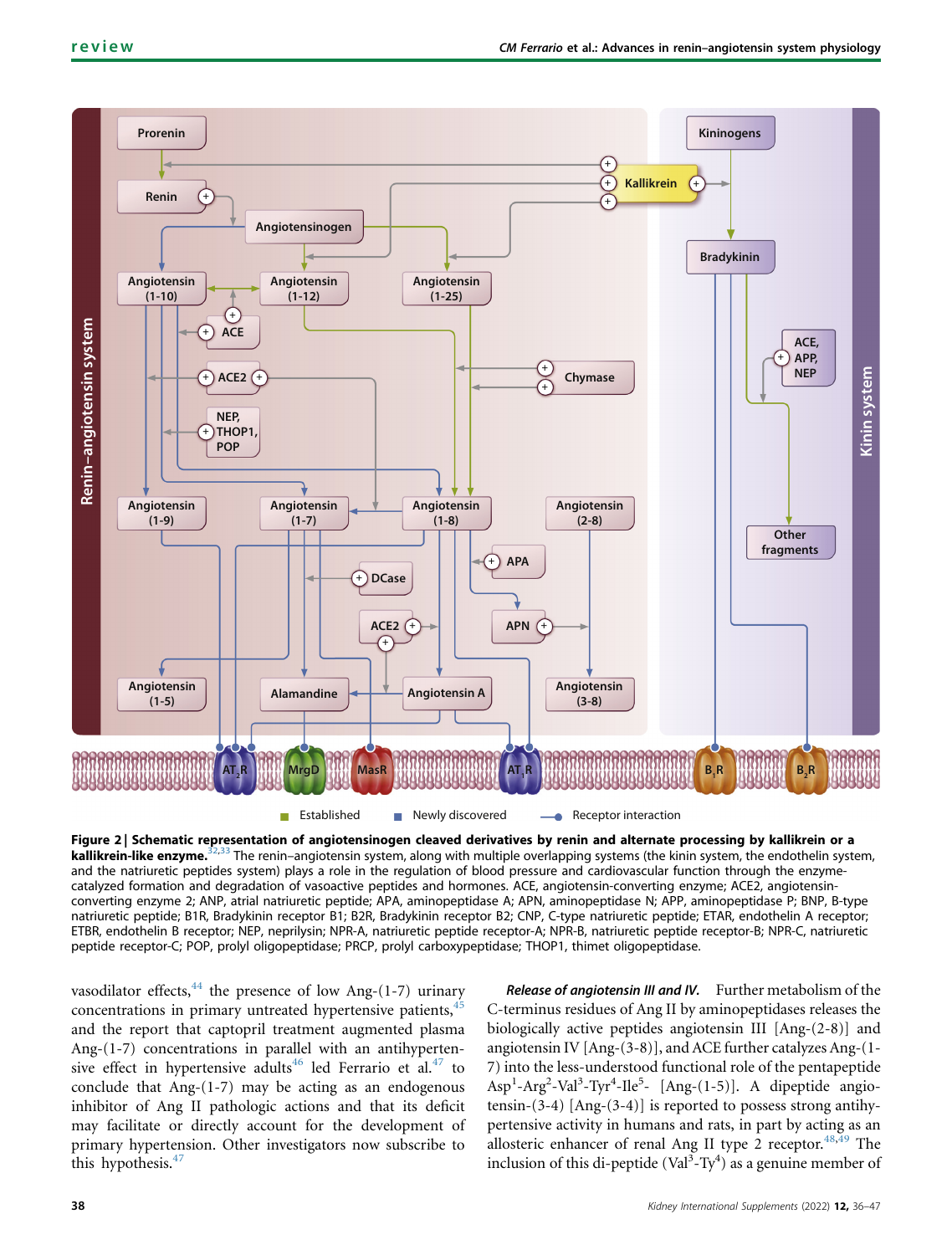the angiotensin family underscores the economy of function that is an inherent property of neuropeptidergic systems.<sup>[50](#page-9-22)</sup> The processing of Ang I and Ang II into the smaller terminally critical active hormones seems to be dictated by tissue-specific compartmentalization of the enzymes, $51$  rate of permeability, and diffusion of AGT and Ang I into the organs' interstitial spaces,<sup>[52](#page-9-24)</sup> and the cellular uptake of peptides based on receptor internalization and processing.<sup>[23,](#page-9-1)[24,](#page-9-25)[53](#page-9-26)</sup>

**The role of Ang-(1-7).** In exploring the role of Ang- $(1-7)$  as an Ang II counterregulatory peptide, Lautner and colleagues $54$ isolated a decarboxylated product in which alanine substituted for aspartic acid in position 1 of the Ang-(1-7) sequence. Their study extended the previous discovery of angiotensin A [Des[Asp<sup>1</sup>]-[Ala<sup>1</sup>]-Ang II] ([Figure 1\)](#page-1-0) in human plasma.[55](#page-9-28) The decarboxylation process appears to engage a mononuclear leukocyte-derived aspartate decarboxylase.<sup>[55](#page-9-28)</sup> The importance of this parallel processing of Ang II into  $Des[Asp<sup>1</sup>] - [Ala<sup>1</sup>] - Ang II$  and  $Des[Asp<sup>1</sup>] - [Ala<sup>1</sup>] - Ang-(1-7)$ (alamandine) remains to be established, although the decarboxylation of the parent peptides seems to modify the biological actions through decreased dependency of Des [Asp<sup>1</sup>]-[Ala<sup>1</sup>]-Ang II on Ang II type 1 receptor (AT<sub>1</sub>-R) signaling<sup>[56](#page-9-29)</sup> and coupling of alamandine to Mas-related G protein–coupled receptors (MrgD), a subset of relatively promiscuous receptors signaling pruriceptive sensations.<sup>[57](#page-9-30)</sup>

Returning to Ang I, 2 enzymes, other than neprilysin, generate Ang-(1-7). The tissue endopeptidases thimet oligopeptidase (E.C. 3.4.24.15) and prolyl oligopeptidase (E.C. 3.4.21.26)<sup>58–[60](#page-9-31)</sup> generate Ang- $(1-7)$  from Ang I. Thimet oligopeptidase, a thiol-sensitive metalol endopeptidase, engaged in neuropeptide metabolism and inflammation, $61$  metabolizes Ang I into Ang-(1-7), and prolyl oligopeptidase can form Ang-(1-7) directly from either Ang I or Ang II. $59,60$  $59,60$ 

# NEW BIOCHEMICAL PATHWAYS FOR THE GENERATION OF ANGIOTENSINS

In the preface of a mostly forgotten 1973 book addressing the heterogeneity of renin and renin substrate, Professor Mohinder P. Sambhi stated the following: "The discovery of multiple forms of renin and renin substrate has generated new directions in research on the biochemistry of the renin-angiotensin system and its functional significance."<sup>[62](#page-9-35)</sup> Almost 50 years later, Sambhi's comments remain true. Renewed interest in the heterogeneity of AGT substrate in mediating acute or chronic changes in RAS activity remains unappreciated, even though the detection of low and high molecular forms of the substrate in the plasma of pregnant women were construed as evidence of the existence of nonhepatic sources for AGT synthesis. $63,64$  $63,64$  The potential functionality of heterogenic forms of the AGT protein, first reported by Gordon and Sachin,<sup>[65](#page-10-0)</sup> remained dormant for decades until the identification of proangiotensin-12. $^{66}$  $^{66}$  $^{66}$ 

# Understanding the role of angiotensin-(1–12)

Proangiotensin-12 was renamed, by us, to the established international nomenclature as angiotensin-(1–12) (Ang-[1–12];

[Figure 2](#page-2-0)). The original studies by Nagata et  $al^{66}$  $al^{66}$  $al^{66}$  were expanded on by pilot observations showing that kallikrein or a kallikrein-like enzyme cleaved Ang- $(1-12)$  from AGT.<sup>[42](#page-9-38)</sup> Renin, on the other hand, shows no catalytic action in the metabolism of AGT into Ang-(1-12) or its degradation into the cleavage of downstream angiotensins.<sup>[67](#page-10-2)</sup> Studies of the fate of Ang-(1-12) revealed that ACE is the primary Ang-(1-12) catalytic enzyme in the circulation of rats, $68$  and chymase hydrolyzes Ang- $(1-12)$  in both human and rodent hearts.<sup>[69](#page-10-4)–71</sup> Ang-(1-12)'s functional contribution to blood pressure regulation was shown by blood pressure normalization during cerebroventricular administration of an Ang-(1-12) polyclonal antibody in transgenic rats expressing the Ren-2 gene,  $72$ and in studies assessing the effects of local delivery of the substrate in the brainstem region associated with the control of baroreflexes.[73](#page-10-6)[,74](#page-10-7) Accumulating evidence indicates that Ang-(1-12) may source Ang II contribution to adverse cardiac and vascular remodeling in hypertension, as increased immunoreactive Ang-(1-12) content was found in the heart of spontaneously hypertensive rats<sup>[75](#page-10-8)</sup> and the blood and heart of transgenic rats expressing the human  $AGT$  gene.<sup>[76,](#page-10-9)[77](#page-10-10)</sup> Ang-(1-12) participation as a source of Ang II modulation of cardiac function was revealed in studies in which the protein increased the contractile function of WKY cardiomyocytes via augmented intracellular  $K^{(+)}$  currents<sup>[78](#page-10-11)</sup> and mobilization of L-type  $Ca^{(2+)}$  channels.<sup>[79](#page-10-12)</sup> Consistent with their participation as major sources for tissue generation of angiotensins, high chymase expression and Ang-(1-12) in rat bone marrow  $CD68<sup>(+)</sup>$  myeloid lineage cells were recently demonstrated.<sup>[80](#page-10-13)</sup>

# Angiotensin-(1–12): translation of basic science to human studies

Basic research studies were consistent in revealing broad actions of Ang-(1-12) as an Ang II-forming substrate. The successful development of a sensitive radioimmunoassay by Ahmad et al.<sup>[81](#page-10-14)</sup> for measurements of human Ang-(1-12) in blood and urine allowed the demonstration of increased plasma Ang-(1-12) in primary hypertensive patients who were naïve $82$  or not naïve<sup>2</sup> to antihypertensive therapy. The demonstration of augmented circulating Ang-(1-12) in hypertensive patients suggests a participatory role of this substrate as a hypertension-biomarker with a discriminative value greater than that of circulating AGT and even Ang II.<sup>[82](#page-10-15)</sup>

The range of shorter amino acid sequences of AGT with an apparent high affinity in generating Ang II by chymase (E.C. 3.4.21.39) and ACE was expanded with the additional demonstration of Big angiotensin  $25$ ,  $83$  a 25 amino acid Nterminal protein that is resistant to renin and generates Ang II through the catalytic activity of chymase ([Figures 1](#page-1-0) and [2\)](#page-2-0). This alternate substrate present in multiple human organs appears to localize specifically to glomerular podocytes and was detected in the urine of patients with diabetes mellitus. $84$ 

Interwoven with the biochemical physiology of the RAS, the detection of these intermediate sequences of AGT capable of generating Ang II by non-renin and non-ACE-dependent pathways gives new impetus to unveil the mechanisms by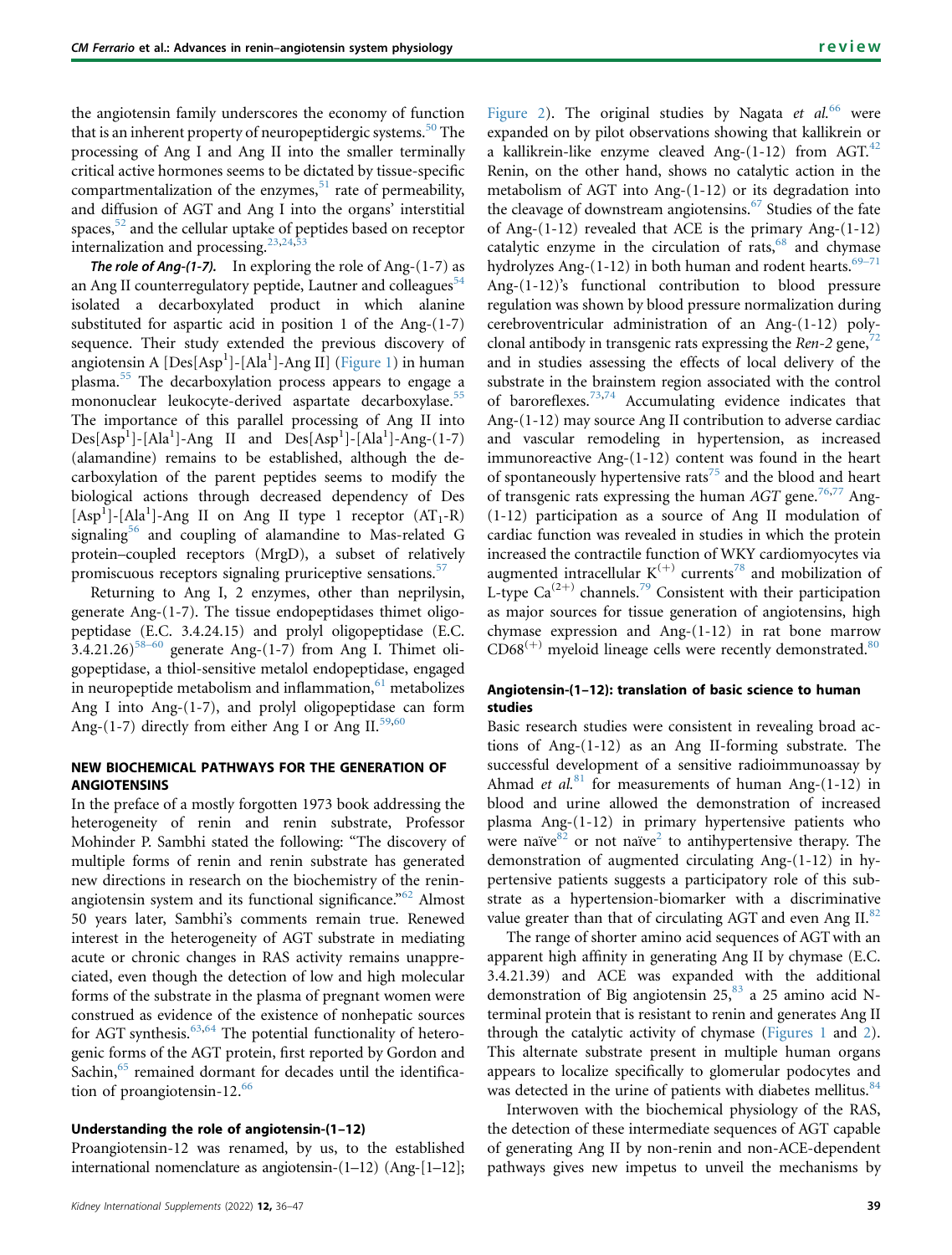which these substrates may have a preeminent role in tissue production of Ang II, particularly their possible role as an intracellular source for functionally active angiotensins. This interpretation is consistent with a selective increase in chymase activity in cardiac myocytes from ovariectomized spontaneously hypertensive rats. $85$  A critical role of chymase as an Ang II–forming pathway is strengthened by a critical role of cardiac chymase in the evolution of experimental volume overload and mitral regurgitation in humans.<sup>[86](#page-10-19),[87](#page-10-20)</sup> Chymase inhibition augments plasma Ang II concentrations and worsens hypertension in spontaneously hypertensive rats<sup>[88](#page-10-21)</sup> and ameliorates intrarenal renin–angiotensin activity in salt-dependent hypertension.<sup>[89](#page-10-22)</sup>

# BIOCHEMICAL PHYSIOLOGY OF THE RAS: RELEVANCE TO CLINICAL PRACTICE

Pioneerefforts to determine theimpact of preventing the actions of Ang IIin the control of high blood pressure led to the isolation and synthesis of peptide inhibitors of ACE, $90$  half a century ago. The evolution of this proof-of-concept clinical finding to the modern pharmacotherapy ofCVand renal diseases, and diabetes mellitus, is enthroned as the basic underpinning of contemporary therapeutic regimens and international medical guidelines. The use of ACE inhibitors and ARBs, and to a certain extent the direct renin inhibitor aliskiren fumarate,  $91,92$  $91,92$  is fundamental to any antihypertensive therapy.<sup>[93](#page-10-26)</sup> Despite their proven benefits, their therapeutic usefulness has several limitations related to limited efficacy, the need of polypharmacy, medication adher-ence, and side effects. Dzau and Balatbat<sup>[94](#page-10-27)</sup> have underscored the current apathy in identifying new targets for hypertension drug development using molecular and cell-based therapies. Older efforts to explore the use of nonchemical agents in CV disease treatment were abandoned prematurely, $95$  owing to the successful results obtained with ACE inhibitors. The status of immunologic approaches for the treatment of high blood pressure is documented below.

# Renin inhibition

Early recognition of renin immunogenicity prompted Haber's<sup>[96,](#page-10-29)[97](#page-10-30)</sup> conceptualization of inhibiting renin to prevent Ang II production. Three classes of compounds were visualized specific antibodies, acid protease inhibitors, and substrate analogs.<sup>98</sup> Focus was placed on exploring several renin-specific antibodies, including the generation of Fab fragments that were documented to induce systemic depressor responses in canines exposed to sodium depletion or acute renal artery constriction.<sup>99</sup> Research included the description of the specificity of renin monoclonal antibodies (mAbs).<sup>99,[100](#page-10-33)</sup> The finding that renin antibodies triggered autoimmune disease in animal models led to cessation of further research into this field.<sup>101</sup>

Gene silencing to inhibit the production of AGT. Research exploring therapeutic interventions upstream from Ang I using novel molecular biological approaches of gene silencing includes strategies directed at blocking the synthesis of hepatic AGT. Mullick et al.<sup>[102](#page-10-35)</sup> tested an N-acetylgalactosamine-conjugated AGT antisense oligonucleotide targeting hepatic production of the AGT, and Dutch investigators<sup>103,[104](#page-10-37)</sup> employed small interfering ribonucleic acids (siRNAs) targeting hepatic AGT to achieve similar goals. Dzau and colleagues<sup>[105](#page-10-38)</sup> reported preliminary results of Crispr-Cas9– mediated disruption of AGT in a BRL 3A rat liver cell line and the effective reduction in the systolic blood pressure of prehypertensive and hypertensive spontaneously hypertensive rats, at the American Heart Association (AHA) 2020 meeting. Preclinical data obtained with hepatic AGT suppression generated 2 clinical trials (Table  $1^{102,106-112}$  $1^{102,106-112}$  $1^{102,106-112}$  $1^{102,106-112}$  $1^{102,106-112}$ ). Ionis Pharmaceuticals, Inc. (Carlsbad, CA) is investigating the tolerability and antihypertensive action of the AGT antisense ONIS-AGT-LRx (AGT antisense oligonucleotide) given subcutaneously once weekly for 12 weeks to primary hypertensive patients ([ClinicalTrials.gov](http://ClinicalTrials.gov) Identifier: NCT04714320). Additionally, Alnylam Pharmaceuticals (Cambridge, MA) evaluated the effect of single subcutaneous doses of their AGT-interfering RNA (ALN-AGT01) in hypertensive patients with or without altered salt intake and concomitant treatment with irbesartan ([ClinicalTrials.gov](http://ClinicalTrials.gov) Identifier: NCT03934307). The data presented at the 2020 Scientific Sessions of the AHA showed that a 95% reduction in plasma AGT concentrations at week 8 was associated with mean blood pressure reductions of  $11 \pm 2/8 \pm 1/2$ 1 mm Hg. $107$  These newer studies build on early original independent basic science studies using antisense oligonucleotide and mAbs to probe the functions of renin and AGT.<sup>[113,](#page-11-0)[114](#page-11-1)</sup>

Although the apparent benefits of AGT inhibition to treat hypertension alone or in reinforcing the therapeutic effects of other antihypertensive agents may be obvious, these interventions assume that the function of AGT is restricted to being a protein substrate for generation of angiotensins. Preliminary data obtained with the ALN-AGT RNA interference combined tolerability with effectiveness $^{107}$  $^{107}$  $^{107}$ ; however, targeting AGT gene silencing may lead to unexpected complications over the long term, as AGT silencing assumes that no other biological functions are contained within the protein. $115$  The human AGT protein is composed of 452 amino acids, of which the N-terminus signal peptide comprises the first 33. The sequence of angiotensins is initiated by  $Asp<sup>1</sup>$  at position 34 from the N-terminus Met<sup>1</sup>.<sup>[116](#page-11-3)</sup> Thus, the 12 amino acids coding for the current major studied angiotensins constitute 2.65% of the human AGT protein. As recently reported by  $us<sub>115</sub>$  $us<sub>115</sub>$  $us<sub>115</sub>$ , this therapeutic approach assumes that the remaining ~97% of the molecule—des-(Ang I)-AGT<sup>[117](#page-11-4)–119</sup>—has no function. However, Corvol and colleagues $120-123$  $120-123$  reported the antiangiogenic actions of des-(Ang I)-AGT and, recently, overexpression of AGT was reported to protect mice from sinusoid remodeling and arterialization in cancerous tissue. $^{123}$  $^{123}$  $^{123}$ Other studies show that AGT acts as an inhibitor of vascular endothelial growth factor cell migration,<sup>[120](#page-11-5)</sup> a modulator of blood–brain barrier permeability, $124$  diet-induced obesity, and hepatic steatosis.<sup>[125](#page-11-8)</sup> AGT expression in the renal tubules and its implicated role in the regulation of renal function may be impaired by suppression of the AGT gene.<sup>[126](#page-11-9)–128</sup> We suggest that AGT gene silencing may have other consequences, as depletion of the substrate causes dramatic increases in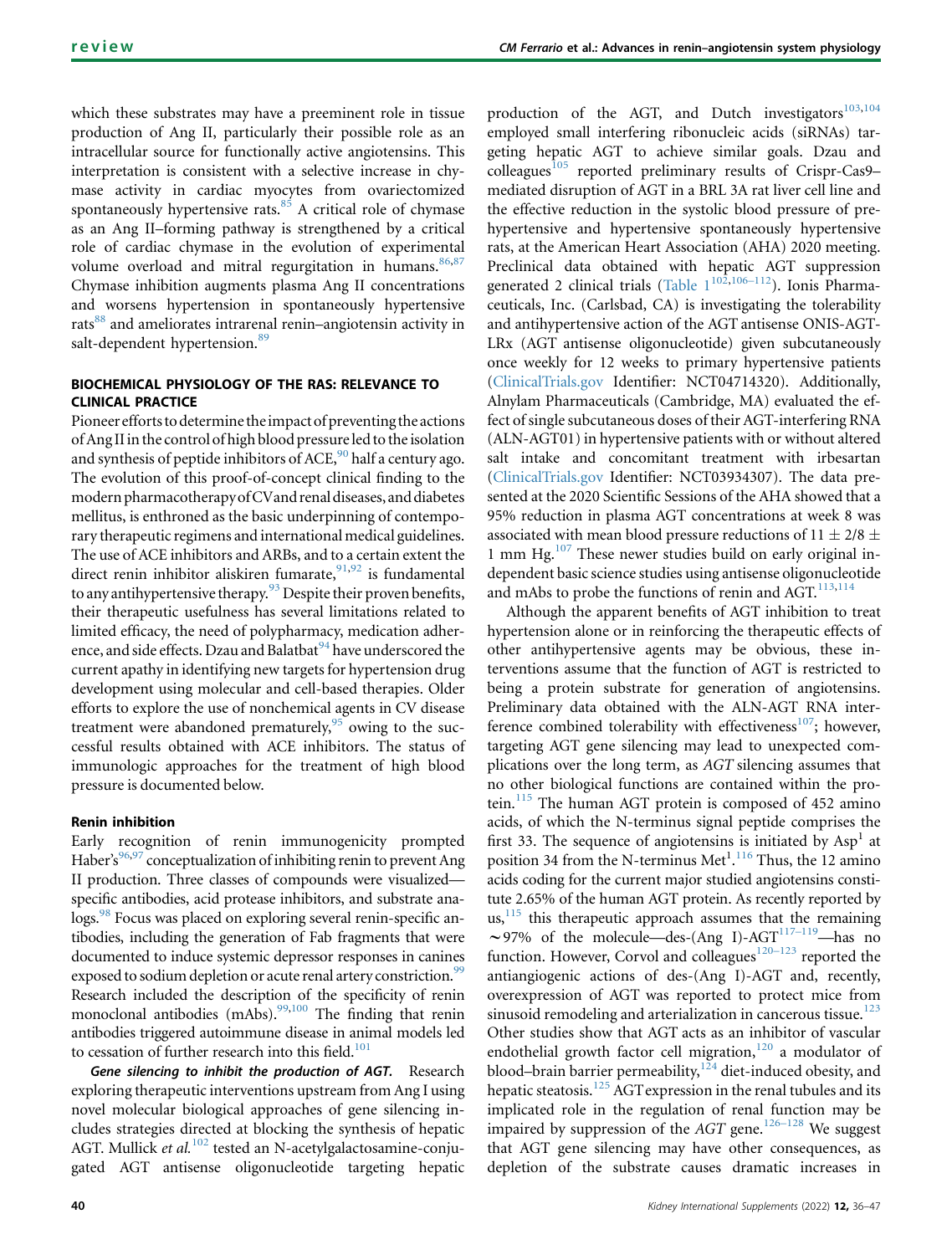# <span id="page-5-0"></span>Table 1 | Summary of currently registered clinical trials aimed at suppressing renin-angiotensin system (RAS) activity

| ClinicalTrials.gov<br>identifier | Condition, phase, and sponsor                                                         | Study title and intervention                                                                                                                                                                         | Study design and outcome measures                                                                                                                                                                                                                                                                                                                                                                                                                                                                                                                                                                                              |
|----------------------------------|---------------------------------------------------------------------------------------|------------------------------------------------------------------------------------------------------------------------------------------------------------------------------------------------------|--------------------------------------------------------------------------------------------------------------------------------------------------------------------------------------------------------------------------------------------------------------------------------------------------------------------------------------------------------------------------------------------------------------------------------------------------------------------------------------------------------------------------------------------------------------------------------------------------------------------------------|
| NCT04083222                      | • Hypertension<br>• Phase 2, completed<br>• Sponsor: Ionis Pharmaceuticals, Inc.      | • A study to assess the safety, tolerability,<br>and efficacy of IONIS-AGT-L <sub>Bx</sub><br>• IONIS-AGT-L <sub>Rx</sub> is a ligand-conjugated<br>AGT antisense oligonucleotide <sup>102,106</sup> | Study design<br>• Double-blind, randomized (2:1), placebo-controlled study in subjects<br>who received once-weekly s.c. IONIS-AGT- $L_{Rx}$ or placebo, with an additional<br>loading dose administered on day 3<br>• Treatment duration: 8 wk<br>• Post-treatment period: 13 wk<br><b>Outcome measures</b><br>• Primary: percentage change in plasma AGT from baseline to study day 57<br>(study wk 9) compared with placebo<br>• Secondary: change in SBP from baseline to each scheduled, post-baseline<br>visit (time frame: baseline up to day 141)<br>• Percentage change in plasma AGT from baseline to each scheduled, |
| NCT03714776                      | • Mild hypertension<br>• Phase 2, completed<br>• Sponsor: Ionis Pharmaceuticals, Inc. | • A study to assess the safety, tolerability and<br>efficacy of IONIS-AGT-L <sub>Rx</sub> in hypertensive<br>subjects with controlled blood pressure                                                 | postbaseline visit (time frame: baseline up to day 141)<br>Study design<br>• Subjects randomized (2:1) to receive once-weekly s.c. IONIS-AGT- $L_{Rx}$ or<br>placebo, with an additional loading dose on day 3<br>• Treatment duration: 6 wk<br>• Post-treatment period: 13 wk<br><b>Outcome measures</b><br>• Primary: percentage change in plasma AGT from baseline to study day 43                                                                                                                                                                                                                                          |
| NCT03934307                      | • Hypertension                                                                        | • A study to evaluate ALN-AGT01 in                                                                                                                                                                   | (wk 7) compared with placebo<br>• Secondary: change on in-clinic SBP from baseline to each scheduled,<br>post-baseline visit (time frame: study days 1, 3, 8, 15, 22, 29, 36)<br>• Percentage change in plasma AGT from baseline to each scheduled,<br>post-baseline visit (time frame: study days 1, 3, 8, 15, 22, 29, 36)<br>Study design                                                                                                                                                                                                                                                                                    |
|                                  | • Phase 1, ongoing<br>• Sponsor: Alnylam Pharmaceuticals                              | patients with hypertension<br>• ALN-AGT01 is an AGT-interfering RNA <sup>107</sup>                                                                                                                   | • A 4-part study to evaluate the safety, tolerability, PK, and PD effects of<br>s.c. ALN-AGT01<br>o Part A: an SAD phase in hypertensive participants<br>o Part B: an SD phase in hypertensive participants with controlled salt intake<br>o Part D: an MD phase in obese hypertensive subjects<br>o Part E: an open-label SD phase with coadministration of irbesartan in<br>hypertensive patients<br><b>Outcome measures</b>                                                                                                                                                                                                 |
|                                  |                                                                                       |                                                                                                                                                                                                      | • Primary: number of participants with AEs (time frame: Parts A, B and E, each<br>up to $\sim$ 12 mo; Part D: up to $\sim$ 18 mo)<br>• Secondary: change from baseline in blood AGT level (time frame: parts<br>A, B and E: each up to $\sim$ 12 mo; part D: up to $\sim$ 18 mo)<br>• C <sub>max</sub> of ALN-AGT01 and of potential metabolites (time frame: parts A, B and<br>E: up to day 15; part D: up to day 99)<br>• AUC of ALN-AGT01 and potential metabolites (time frame: parts A, B and E:<br>up to day 15; part D: up to day 99)                                                                                   |
| NCT01015703                      | • Healthy volunteers<br>• Phase 1, completed<br>• Sponsor: BTG International Inc.     | • Open-label safety and tolerability study<br>of CoVaccine HT <sup>108</sup> in healthy volunteers                                                                                                   | Study design<br>• 5 doses, administered 21 days apart<br>• Subjects withdrew upon experiencing any AE<br><b>Outcome measures</b><br>• Primary: safety events, safety/tolerability<br>(Continued on following page)                                                                                                                                                                                                                                                                                                                                                                                                             |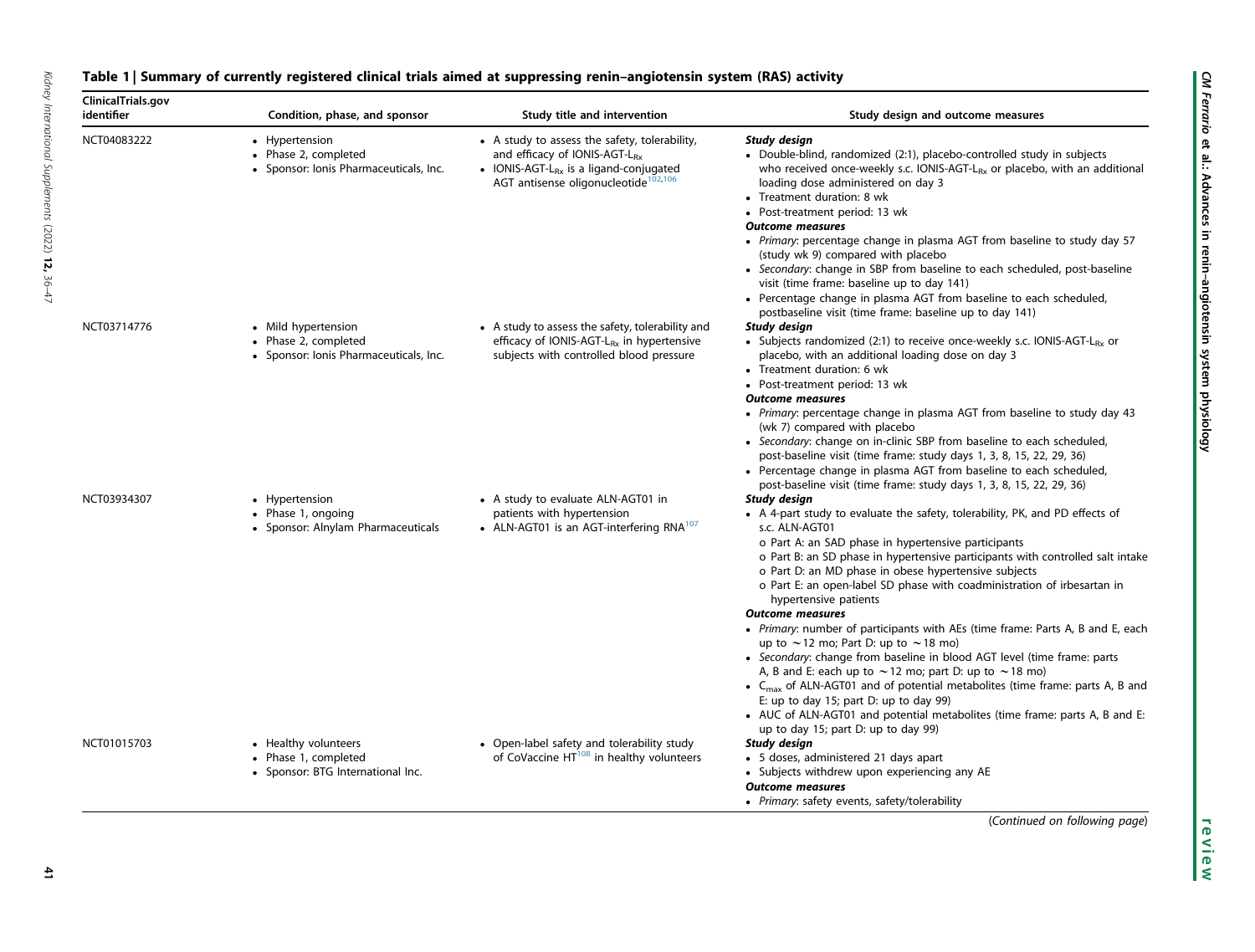#### Table 1 | (Continued) Summary of currently registered clinical trials aimed at suppressing renin-angiotensin system (RAS) activity 42

| ClinicalTrials.gov<br>identifier | Condition, phase, and sponsor                                                                                     | Study title and intervention                                                                                                                                                                                                                                                                            | Study design and outcome measures                                                                                                                                                                                                                                                                                                                                                                                                                                                                                                                                                                                                                                                                                                                                                                                 |
|----------------------------------|-------------------------------------------------------------------------------------------------------------------|---------------------------------------------------------------------------------------------------------------------------------------------------------------------------------------------------------------------------------------------------------------------------------------------------------|-------------------------------------------------------------------------------------------------------------------------------------------------------------------------------------------------------------------------------------------------------------------------------------------------------------------------------------------------------------------------------------------------------------------------------------------------------------------------------------------------------------------------------------------------------------------------------------------------------------------------------------------------------------------------------------------------------------------------------------------------------------------------------------------------------------------|
| NCT00702221                      | • Hypertension/cardiovascular<br>disease<br>• Phase 2, terminated<br>Sponsor: BTG International, Inc.             | • A study to evaluate safety and efficacy of<br>ATV, which contains the novel adjuvant,<br>CoVaccine HT <sup>109</sup> in subjects with mild-to-<br>moderate hypertension                                                                                                                               | <b>Outcome measures</b><br>• Primary: change from baseline to wk 8 in mean daytime DBP measured by<br><b>ABPM</b>                                                                                                                                                                                                                                                                                                                                                                                                                                                                                                                                                                                                                                                                                                 |
| NCT00500786                      | • Mild-to-moderate<br>essential hypertension<br>• Phase 1/phase 2, completed<br>• Sponsor: Cytos Biotechnology AG | • A study to evaluate safety, tolerability, PD<br>effects, and preliminary evidence for effi-<br>cacy of the anti-hypertension vaccine<br>CYT006-AngQb                                                                                                                                                  | Study design<br>• Multicenter, randomized, placebo-controlled, time-lagged, parallel-group<br>study in healthy and hypertensive subjects to evaluate safety and<br>tolerability of the vaccine CYT006-AngQb <sup>110</sup><br>• Subjects randomized to arms: 100 µg CYT006-AngQb healthy volunteers;<br>100 µg CYT006-AngQb hypertensives; 300 µg CYT006-AngQb hypertensives;<br>placebo healthy volunteers; placebo hypertensives<br><b>Objectives</b><br>• Primary: to evaluate safety/tolerability of 3 dose regimens of CYT006-AngQb<br>in healthy volunteers and patients with mild-to-moderate essential<br>hypertension<br>• Secondary:<br>o Assessment of PD effects and their dose–response (immunogenicity<br>and biomarkers of the RAS)<br>o Exploration of clinical efficacy (effects on SBP and DBP) |
| NCT00701649                      | • Mild-to-moderate<br>essential hypertension<br>• Phase 2, completed<br>• Sponsor: Cytos Biotechnology AG         | • Study to evaluate safety and tolerability, PD<br>effects, and exploratory efficacy of the<br>CYT006-AngQb vaccine<br>• CYT006-AngQb is a vaccine that induces a<br>B cell-mediated immune response<br>characterized by the generation of specific<br>antibodies (IgG and IgM) against Ang $II^{110-}$ | <b>Objectives</b><br>• To evaluate safety and tolerability of 5 s.c. injections of 300 µg CYT006-AngQb<br>with Alhydrogel<br>• To assess PD effects, i.e., anti-Ang II immune response and RAS biomarkers<br>• To explore the effect on blood pressure using ABPM                                                                                                                                                                                                                                                                                                                                                                                                                                                                                                                                                 |
| NCT00710372                      | • Mild and moderate<br>essential hypertension<br>• Phase 2, completed<br>• Sponsor: Cytos Biotechnology AG        | • Safety, tolerability, and efficacy of a vaccine<br>against essential hypertension                                                                                                                                                                                                                     | <b>Outcome measures</b><br>• Primary: AEs (time frame: throughout study until wk 48)<br>• Secondary:<br>o Change in daytime, night-time, and 24-hour ABP from baseline (time<br>frame: $24$ h)<br>o Anti-Ang II IgG antibody titer (time frame: throughout study until wk 48)<br>o Level of RAS biomarkers (concentrations of plasma renin, Ang II,                                                                                                                                                                                                                                                                                                                                                                                                                                                               |
| ACTRN12617001192370              | • Essential hypertension<br>• Phase I/IIa                                                                         | • A phase I/IIa study to assess safety, tolera-<br>bility, pharmacokinetic, PD effects, and<br>exploratory efficacy of 2 doses of<br>AGMG0201 in patients with essential<br>hypertension                                                                                                                | and aldosterone) (time frame: 24 h)<br>Study design<br>• A dose escalation study of AGMG0201 delivered at 2 doses in up to 24<br>volunteers<br>o High dose: 0.2 mg plasmid DNA and 0.5 mg Ang II-KLH conjugate<br>o Low dose: 0.2 mg plasmid DNA and 0.25 mg Ang II-KLH conjugate<br>• Each participant will be randomized to receive either the low or high dose<br>of AGMG0201, or placebo (saline) as a single intramuscular injection to the<br>deltoid muscle<br>• A booster vaccination will be administered 30 days after the first vaccination,<br>providing there are no contraindications to a booster dose at visit B0 in<br>accordance with the predefined eligibility criteria                                                                                                                       |

ABPM, ambulatory blood pressure monitoring; AE, adverse events; AGT, angiotensinogen; ALN, Alnylam Pharmaceuticals; Ang II, angiotensin II; ATV, angiotensin therapeutic vaccine; AUC, area under the concentration-time curve BTG, BTG International Inc.; C<sub>max</sub>, maximum observed plasma concentration; DBP, diastolic blood pressure; IgG, immunoglobulin G; IgM, immunoglobulin M; KLH, keyhole limpet hemocyanin; PD, pharmacodynamic; PK, pharmacokinetic; SBP, systolic blood pressure; s.c., subcutaneous; SAD, single ascending dose; SD, single dose.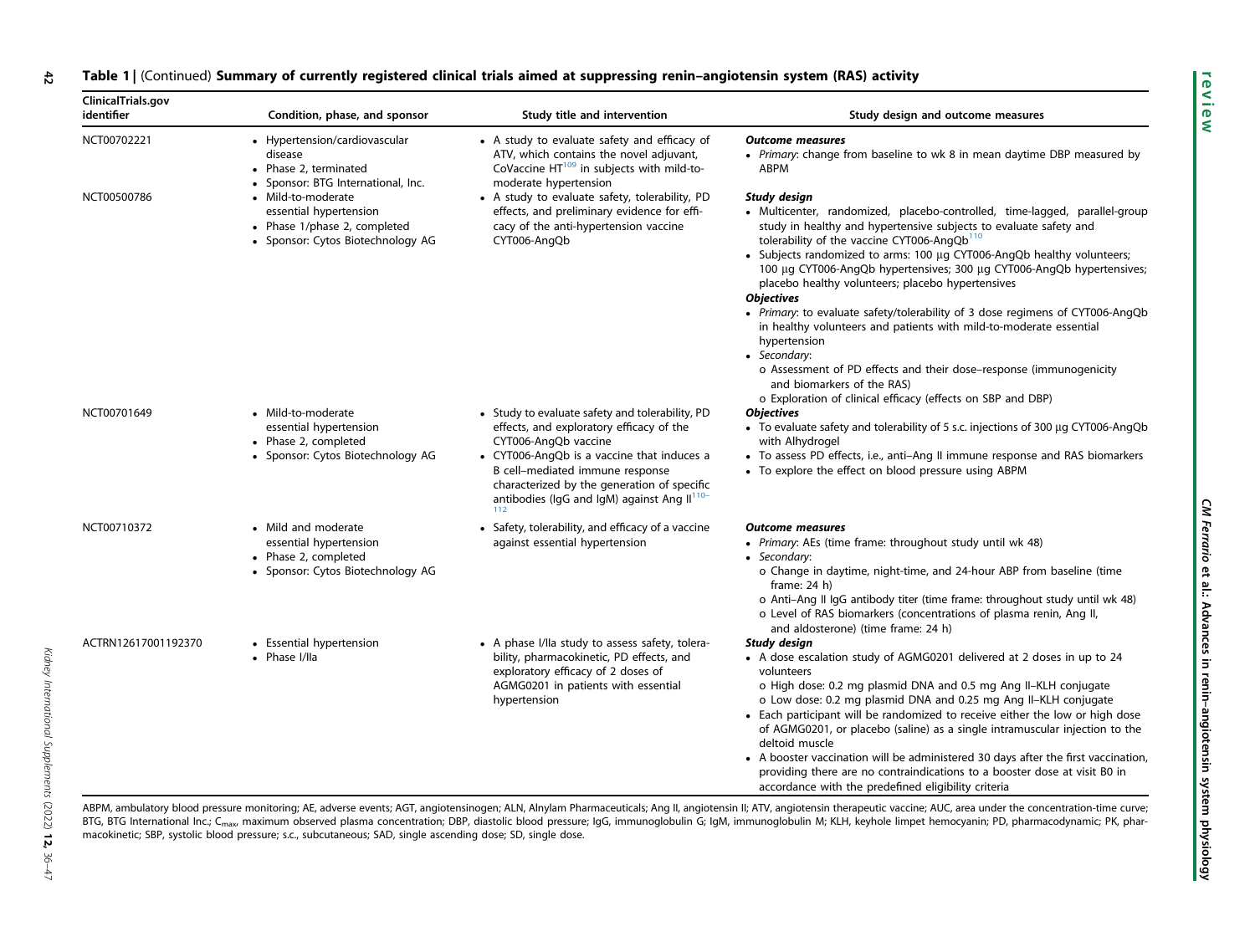circulating renin, and in principle, the loss of both the pressor [ACE/Ang II/AT<sub>1</sub>-R] and depressor  $[ACE2/Ang-(1-7)/Mas-R]$ axis] component of the system. $129$  We think that the potential long-term negative effects of total AGT inhibition are reminiscent of the severe renal dysfunction reported with the combined use of ACE inhibitors and ARBs.<sup>[130](#page-11-11)</sup>

Ang I and Ang II. The promissory value of vaccines in the treatment of cancer, rheumatoid arthritis, and even Alzheimer's disease continues to stimulate research in the development of vaccines targeted to Ang II ([Table 1\)](#page-5-0). Ang I vaccines show minimal antihypertensive effects, both in normal and hypertensive subjects. $131$  On the other hand, at least 4 clinical trials registered with the National Institutes of Health evaluate the use of Ang II in hypertension [\(Table 1\)](#page-5-0). Of the completed trials, administration of CYT—6-AngQb (virus-like particles covalently coupled to Ang II) seems to be promising in that it increases anti-Ang II antibody titers, eliminating the morning blood pressure surge, and reducing ambulatory daytime blood pressure at the highest dose tested.[110](#page-10-47)[,132](#page-11-13) Unfortunately, additional studies that induced higher anti-Ang II antibody titers failed to duplicate the original findings, and adverse effects related to employed doses led to the termination of another Ang II vaccine incorporating an adjuvant (CoVaccine HT) in a phase 2 randomized, double-blind, placebo-controlled trial [\(ClinicalTrials.gov](http://ClinicalTrials.gov) Identifier: NCT00702221; [Table 1](#page-5-0)).<sup>[108](#page-10-48)[,109](#page-10-49)</sup>

Ang II type 1 receptors. Preclinical studies suggest that therapeutic efficacy may be achieved with vaccines derived from the second extracellular loop of  $AT_1$ -R.<sup>[133,](#page-11-14)[134](#page-11-15)</sup> However, detection of  $AT_1$ -R autoantibodies in preeclamptic patients, $135$ kidney transplant recipients, $136$  and those with primary aldosteronism $^{137}$  $^{137}$  $^{137}$  raises questions as to their clinical potential.

Ang-(1-12). Monoclonal antibody–based treatments of malignancies, familial dyslipidemia, and autoimmune diseases are yielding extraordinary results as new therapeutic strategies.<sup>[138](#page-11-19),[139](#page-11-20)</sup> Building on these findings, we are examining the efficacy of using the human sequence of Ang-(1-12) [h-Ang-(1-12)] to generate mAbs for the treatment of hypertension and hypertension-related target organ damage. A highly selective mAb has been generated with essentially no cross-reactivity against human AGT or angiotensin peptides. This h-Ang-(1-12)–directed mAb has been injected into the circulation of transgenic hypertensive rats engineered to ex-press the human AGT gene.<sup>[77](#page-10-10)</sup> As illustrated in [Figure 3,](#page-7-0)<sup>[76](#page-10-9),77</sup> systemic delivery of a single intravenous injection of the h-Ang-(1-12) mAb induced a significant antihypertensive response that was sustained for up to 90 minutes following its administration. These proof-of-concept results are consistent with the demonstration of higher Ang-(1-12) plasma levels in primary hypertensive patients who are naïve or not naïve to antihypertensive medications.<sup>[81](#page-10-14)[,82](#page-10-15)</sup> The new data confirm a real need for reexamining the utility of mAbs for use in treatment strategies against primary hypertension and hypertension-related target organ damage.

The translation of both preclinical and clinical research on vaccines targeting Ang II in the treatment of high blood

# <span id="page-7-0"></span>**Antihypertensive effect of systemic injection of a specific human angiotensin-(1-12) monoclonal antibody directed against the human angiotensinogen substrate**



Figure 3 | Time course of the changes in systolic and diastolic blood pressure of anesthetized transgenic hypertensive rats ( $n =$ 12) expressing the human angiotensinogen gene in its genome  $[TGR(hAGT)L1623]^{76,77}$  $[TGR(hAGT)L1623]^{76,77}$  $[TGR(hAGT)L1623]^{76,77}$  $[TGR(hAGT)L1623]^{76,77}$  before and after the intravenous injection of a h-Ang-(1-12) mAb at a dose of 30 mg/kg. Data graphed in Prism version 8 and formatted with [BioRender.com](http://BioRender.com). mAb, monoclonal antibody.

pressure and hypertension-related target organ damage remains to be crystalized. Of the various approaches described above, AGT gene silencing shows significant therapeutic promise, although the concomitant suppression of des-(Ang I)-AGT functions is a serious concern. These limitations would not influence an approach in which Ang-(1-12) immunoneutralization is targeted, because it will only neutralize the 12–amino acid string of the AGT protein that is the substrate for the generation of the angiotensins.

# **COMMENTARY**

Increased acceptance of the multifaceted pathways through which the AGT substrate can be metabolized into the active angiotensins within the distinct extracellular and intracellular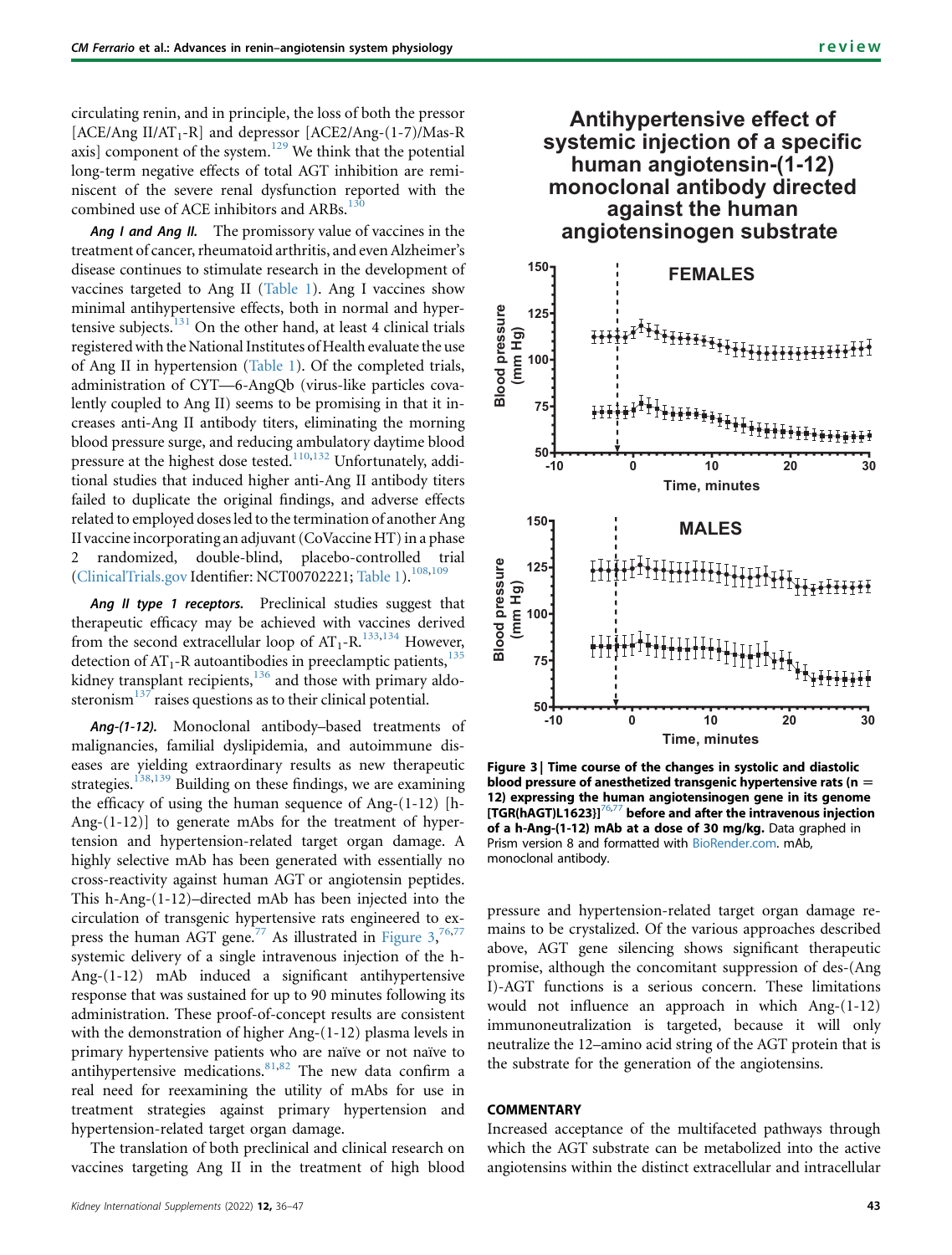compartments of the human body is likely to yield advances in the treatment of human diseases. Randomized clinical trials have cemented the clinical utility of suppressing Ang II formation or binding to  $AT_1$ -R receptors in the treatment of heart disease, type 2 diabetes, $15,140$  $15,140$  and chronic kidney disease.[141,](#page-11-22)[142](#page-11-23) Inconsistencies in the results of randomized controlled trials using RAS, in terms of the presence of a residual risk several orders of magnitude greater than the benefit, need to be more rigorously investigated.<sup>[12](#page-8-8)[,13](#page-8-9)[,143](#page-11-24)</sup> The limitations of current therapeutic approaches to the treatment of hypertensive vascular disease must be appreciated, while alternate mechanisms by which the angiotensins induce pathology are explored. Engineering molecular approaches to increase the anti-Ang II immunogenicity, expanding on our ongoing work using mAbs directed against the human sequence of Ang-(1-12) or even Ang-(1-25) provides a more selective way to suppress Ang II biological actions and avoid the consequences of concomitant suppression of des-(Ang I)- AGT elimination.<sup>[115](#page-11-2)</sup> Further engineering of mAbs into singledomain antibodies (nanobodies) $144,145$  $144,145$  will permit intracellular neutralization of angiotensins. Given that these treatments would not require daily administration, the challenge of adherence to medications could also be addressed. We suggest that the approach will yield more specific methods to prevent Ang II from exerting pathologic actions, avoiding the expression or activation of alternate enzymes with catalytic activity against AGT or the intermediate peptides from which Ang II and Ang-(1-7) are generated. Issues related to physician inertia and patients' adherence to therapy will be obviated in large part, as these molecular treatments do not require daily use of medicines. We suggest that such an approach will yield more specific methods to prevent Ang II from exerting pathologic actions, avoiding the activation of alternate enzymes with catalytic activity against AGT or the intermediate peptides from which Ang II and Ang-(1–7) are generated.

# **CONCLUSIONS**

Patient care involves the effective management of both hypertension and cardiometabolic risk factors. Currently available treatment would benefit from further insights to help fully meet the aims of patient care. The challenge is to delve deeper into the RAS cascade, with the aim of enhancing therapeutics for RAS inhibition through recognition of the existence of intermediate alternate mechanisms to produce angiotensins. The presence of renin-independent noncanonical pathways for Ang II production is largely unaffected by agents inhibiting RAS activity. Therefore, it is recommended that future efforts be directed toward development of treatments that can effectively block the synthesis or action of intracellular Ang II through inhibition of the primary intracellular enzymes accounting for Ang II production. Improved drug penetration into cardiac or renal sites of disease, inhibiting chymase, the primary Ang II–forming enzyme in the human heart, or inhibiting Ang-(1-12) as a source for Ang

II production may all be more effective strategies to inhibit the system.

# **DISCLOSURE**

This article is published as part of a supplement sponsored by Bayer AG.

The work described here is supported by the National Institutes of Health grant HL-051952 from the National Heart, Lung and Blood Institute and grant AG070371 from the Aging Institute. All the authors declare no financial conflict of interest and received no personal funding for this article.

### ACKNOWLEDGMENTS

Development of this article was funded by an unrestricted educational grant from Bayer AG. The authors would like to acknowledge Jo Luscombe, PhD, of Chameleon Communications International, who provided editorial assistance with funding via an unrestricted educational grant from Bayer AG. The authors also acknowledge Alexander Roeder, Ronny Guenther, Sven Goepfert, and Josephin Schoenrich, of CAST PHARMA, who designed the figures with funding from Bayer AG.

#### <span id="page-8-0"></span>REFERENCES

- <span id="page-8-1"></span>1. [Brecht B, Willett J, Manheim R.](http://refhub.elsevier.com/S2157-1716(21)00065-4/sref1) Life of Galileo. New York, NY: Arcade [Publications; 1994.](http://refhub.elsevier.com/S2157-1716(21)00065-4/sref1)
- 2. [Ferrario CM, Groban L, Iyer SR, et al. Human angiotensin-\(1-12\) \[Ang-\(1-](http://refhub.elsevier.com/S2157-1716(21)00065-4/sref2) [12\)\] is a hypertension and cardiac disease biomarker.](http://refhub.elsevier.com/S2157-1716(21)00065-4/sref2) FASEB J. [2020;34\(S1\):1.](http://refhub.elsevier.com/S2157-1716(21)00065-4/sref2)
- <span id="page-8-2"></span>3. Hollenberg MD, Epstein M. The innate immune response, microenvironment proteinases, and the COVID-19 pandemic: pathophysiologic mechanisms and emerging therapeutic targets. Kidney Int Suppl. 2022;12:48–62.
- <span id="page-8-3"></span>4. [Ferrario CM, Ahmad S, Nagata S, et al. An evolving story of angiotensin-](http://refhub.elsevier.com/S2157-1716(21)00065-4/sref4)[II-forming pathways in rodents and humans.](http://refhub.elsevier.com/S2157-1716(21)00065-4/sref4) Clin Sci (Lond). 2014;126: [461](http://refhub.elsevier.com/S2157-1716(21)00065-4/sref4)–469.
- <span id="page-8-4"></span>5. [Gaede P, Vedel P, Larsen N, et al. Multifactorial intervention and](http://refhub.elsevier.com/S2157-1716(21)00065-4/sref5) [cardiovascular disease in patients with type 2 diabetes.](http://refhub.elsevier.com/S2157-1716(21)00065-4/sref5) N Engl J Med. [2003;348:383](http://refhub.elsevier.com/S2157-1716(21)00065-4/sref5)–393.
- <span id="page-8-5"></span>6. [Leoncini G, Viazzi F, De Cosmo S, et al. Blood pressure reduction and](http://refhub.elsevier.com/S2157-1716(21)00065-4/sref6) [RAAS inhibition in diabetic kidney disease: therapeutic potentials and](http://refhub.elsevier.com/S2157-1716(21)00065-4/sref6) limitations. J Nephrol[. 2020;33:949](http://refhub.elsevier.com/S2157-1716(21)00065-4/sref6)–963.
- <span id="page-8-6"></span>7. [Thomopoulos C, Parati G, Zanchetti A. Effects of blood pressure](http://refhub.elsevier.com/S2157-1716(21)00065-4/sref7) [lowering on outcome incidence in hypertension: 3. Effects in patients at](http://refhub.elsevier.com/S2157-1716(21)00065-4/sref7) [different levels of cardiovascular risk](http://refhub.elsevier.com/S2157-1716(21)00065-4/sref7)—overview and meta-analyses of [randomized trials.](http://refhub.elsevier.com/S2157-1716(21)00065-4/sref7) J Hypertens. 2014;32:2305–2314.
- 8. [Vanuzzo D. The epidemiological concept of residual risk.](http://refhub.elsevier.com/S2157-1716(21)00065-4/sref8) Intern Emerg Med[. 2011;6\(suppl 1\):45](http://refhub.elsevier.com/S2157-1716(21)00065-4/sref8)–51.
- 9. [Zanchetti A, Hansson L, Dahlof B, et al. Effects of individual risk factors](http://refhub.elsevier.com/S2157-1716(21)00065-4/sref9) [on the incidence of cardiovascular events in the treated hypertensive](http://refhub.elsevier.com/S2157-1716(21)00065-4/sref9) [patients of the Hypertension Optimal Treatment Study. HOT Study](http://refhub.elsevier.com/S2157-1716(21)00065-4/sref9) Group. J Hypertens[. 2001;19:1149](http://refhub.elsevier.com/S2157-1716(21)00065-4/sref9)–1159.
- <span id="page-8-7"></span>10. [Zanchetti A, Thomopoulos C, Parati G. Randomized controlled trials of](http://refhub.elsevier.com/S2157-1716(21)00065-4/sref10) [blood pressure lowering in hypertension: a critical reappraisal.](http://refhub.elsevier.com/S2157-1716(21)00065-4/sref10) Circ Res. [2015;116:1058](http://refhub.elsevier.com/S2157-1716(21)00065-4/sref10)–1073.
- <span id="page-8-8"></span>11. [Carretero OA, Oparil S. Essential hypertension : part II: treatment.](http://refhub.elsevier.com/S2157-1716(21)00065-4/sref11) Circulation[. 2000;101:446](http://refhub.elsevier.com/S2157-1716(21)00065-4/sref11)–453.
- 12. [Reyes S, Varagic J, Ahmad S, et al. Novel cardiac intracrine](http://refhub.elsevier.com/S2157-1716(21)00065-4/sref12) [mechanisms based on Ang-\(1-12\)/chymase axis require a revision of](http://refhub.elsevier.com/S2157-1716(21)00065-4/sref12) [therapeutic approaches in human heart disease.](http://refhub.elsevier.com/S2157-1716(21)00065-4/sref12) Curr Hypertens Rep. [2017;19:16.](http://refhub.elsevier.com/S2157-1716(21)00065-4/sref12)
- <span id="page-8-9"></span>13. [Brugts JJ, van Vark L, Akkerhuis M, et al. Impact of renin-angiotensin](http://refhub.elsevier.com/S2157-1716(21)00065-4/sref13) [system inhibitors on mortality and major cardiovascular endpoints in](http://refhub.elsevier.com/S2157-1716(21)00065-4/sref13) [hypertension: a number-needed-to-treat analysis.](http://refhub.elsevier.com/S2157-1716(21)00065-4/sref13) Int J Cardiol. [2015;181:425](http://refhub.elsevier.com/S2157-1716(21)00065-4/sref13)–429.
- <span id="page-8-10"></span>14. [Dusing R. Mega clinical trials which have shaped the RAS intervention](http://refhub.elsevier.com/S2157-1716(21)00065-4/sref14) clinical practice. [Ther Adv Cardiovasc Dis](http://refhub.elsevier.com/S2157-1716(21)00065-4/sref14). 2016;10:133–150.
- 15. [Dusing R. Pharmacological interventions into the renin-angiotensin](http://refhub.elsevier.com/S2157-1716(21)00065-4/sref15) [system with ACE inhibitors and angiotensin II receptor antagonists:](http://refhub.elsevier.com/S2157-1716(21)00065-4/sref15)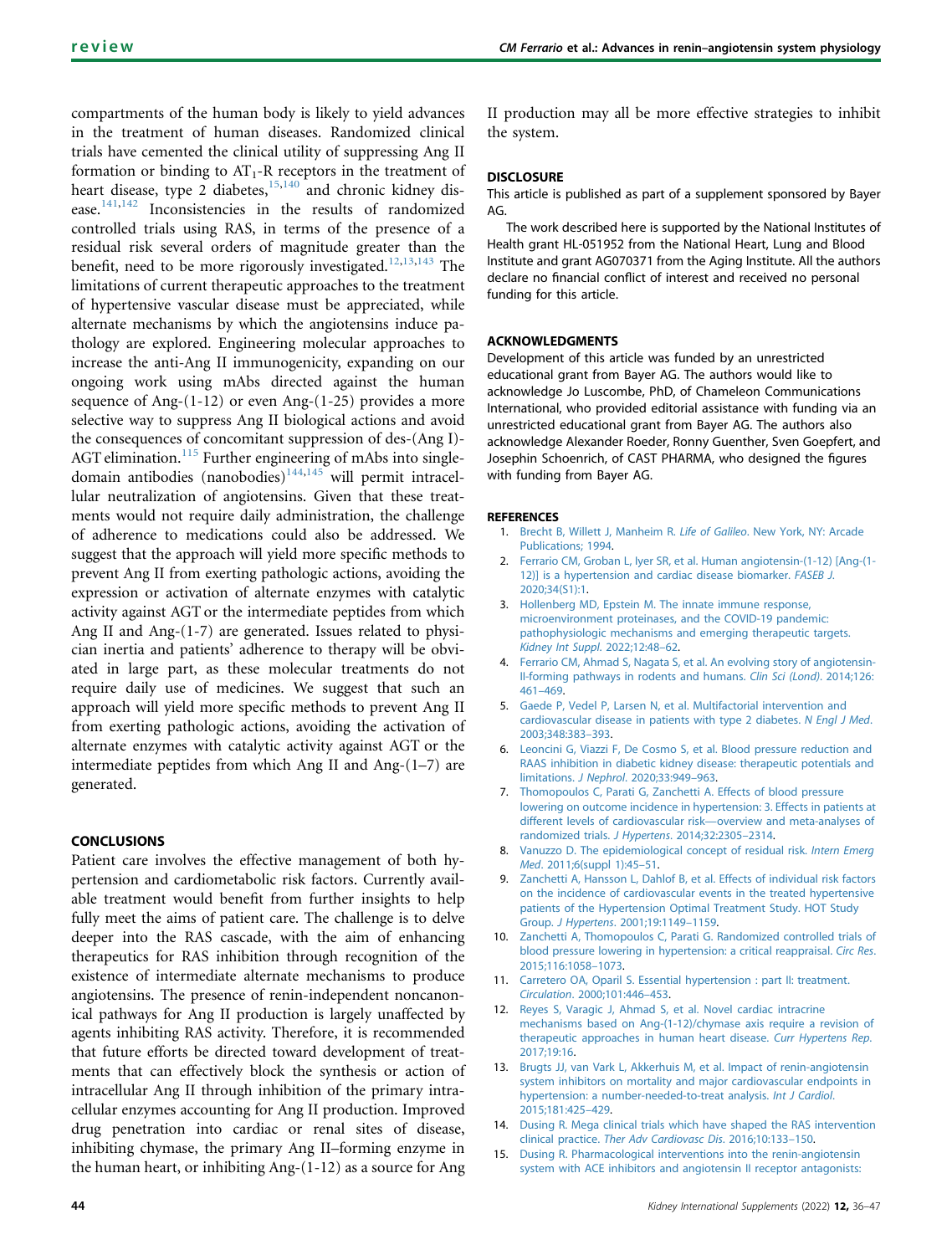[effects beyond blood pressure lowering.](http://refhub.elsevier.com/S2157-1716(21)00065-4/sref15) Ther Adv Cardiovasc Dis. [2016;10:151](http://refhub.elsevier.com/S2157-1716(21)00065-4/sref15)–161.

- 16. [Ferrario CM, Leanne G, Wang H, et al. The angiotensin-\(1-12\)/chymase](http://refhub.elsevier.com/S2157-1716(21)00065-4/sref16) [axis as an alternate component of the tissue renin angiotensin system.](http://refhub.elsevier.com/S2157-1716(21)00065-4/sref16) [Mol Cell Endocrinol](http://refhub.elsevier.com/S2157-1716(21)00065-4/sref16). 2021;529:111119.
- 17. [Trask AJF, Ferrario CM. The renin angiotensin system and the heart. In:](http://refhub.elsevier.com/S2157-1716(21)00065-4/sref17) Singh AK and Williams GH, eds. [Textbook of Nephro-Endocrinology](http://refhub.elsevier.com/S2157-1716(21)00065-4/sref17). 2nd [ed. London: Elsevier/Academic Press; 2018:179](http://refhub.elsevier.com/S2157-1716(21)00065-4/sref17)–188.
- 18. [Turnbull F. Blood Pressure Lowering Treatment Trialists](http://refhub.elsevier.com/S2157-1716(21)00065-4/sref18)' Collaboration. [Effects of different blood-pressure-lowering regimens on major](http://refhub.elsevier.com/S2157-1716(21)00065-4/sref18) [cardiovascular events: results of prospectively-designed overviews of](http://refhub.elsevier.com/S2157-1716(21)00065-4/sref18) [randomised trials.](http://refhub.elsevier.com/S2157-1716(21)00065-4/sref18) Lancet. 2003;362:1527–1535.
- 19. [Turnbull F, Woodward M, Neal B, et al. Do men and women respond](http://refhub.elsevier.com/S2157-1716(21)00065-4/sref19) [differently to blood pressure-lowering treatment? Results of](http://refhub.elsevier.com/S2157-1716(21)00065-4/sref19) [prospectively designed overviews of randomized trials.](http://refhub.elsevier.com/S2157-1716(21)00065-4/sref19) Eur Heart J. [2008;29:2669](http://refhub.elsevier.com/S2157-1716(21)00065-4/sref19)–2680.
- <span id="page-9-0"></span>20. [Unger T, Borghi C, Charchar F, et al. 2020 International Society of](http://refhub.elsevier.com/S2157-1716(21)00065-4/sref20) [Hypertension global hypertension practice guidelines.](http://refhub.elsevier.com/S2157-1716(21)00065-4/sref20) J Hypertens. [2020;38:982](http://refhub.elsevier.com/S2157-1716(21)00065-4/sref20)–1004.
- 21. [Whelton PK, Carey RM, Aronow WS, et al. 2017 ACC/AHA/AAPA/ABC/](http://refhub.elsevier.com/S2157-1716(21)00065-4/sref21) [ACPM/AGS/APhA/ASH/ASPC/NMA/PCNA guideline for the prevention,](http://refhub.elsevier.com/S2157-1716(21)00065-4/sref21) [detection, evaluation, and management of high blood pressure in](http://refhub.elsevier.com/S2157-1716(21)00065-4/sref21) [adults: a report of the American College of Cardiology/American Heart](http://refhub.elsevier.com/S2157-1716(21)00065-4/sref21) [Association Task Force on Clinical Practice Guidelines.](http://refhub.elsevier.com/S2157-1716(21)00065-4/sref21) Hypertension. [2018;71:e13](http://refhub.elsevier.com/S2157-1716(21)00065-4/sref21)–e115.
- 22. [Williams B, Mancia G, Spiering W, et al. 2018 ESC/ESH guidelines for the](http://refhub.elsevier.com/S2157-1716(21)00065-4/sref22) [management of arterial hypertension.](http://refhub.elsevier.com/S2157-1716(21)00065-4/sref22) Eur Heart J. 2018;39:3021–3104.
- <span id="page-9-1"></span>23. [Abadir PM, Walston JD, Carey RM. Subcellular characteristics of](http://refhub.elsevier.com/S2157-1716(21)00065-4/sref23) [functional intracellular renin-angiotensin systems.](http://refhub.elsevier.com/S2157-1716(21)00065-4/sref23) Peptides. 2012;38: [437](http://refhub.elsevier.com/S2157-1716(21)00065-4/sref23)–445.
- <span id="page-9-25"></span>24. [Baker KM, Kumar R. Intracellular angiotensin II induces cell proliferation](http://refhub.elsevier.com/S2157-1716(21)00065-4/sref24) [independent of AT1 receptor.](http://refhub.elsevier.com/S2157-1716(21)00065-4/sref24) Am J Physiol Cell Physiol. 2006;291:C995– [C1001](http://refhub.elsevier.com/S2157-1716(21)00065-4/sref24).
- 25. [Re RN. Role of intracellular angiotensin II.](http://refhub.elsevier.com/S2157-1716(21)00065-4/sref25) Am J Physiol Heart Circ Physiol. [2018;314:H766](http://refhub.elsevier.com/S2157-1716(21)00065-4/sref25)–H771.
- <span id="page-9-2"></span>26. Dell'[Italia LJ, Collawn JF, Ferrario CM. Multifunctional role of chymase in](http://refhub.elsevier.com/S2157-1716(21)00065-4/sref26) [acute and chronic tissue injury and remodeling.](http://refhub.elsevier.com/S2157-1716(21)00065-4/sref26) Circ Res. 2018;122:319– [336](http://refhub.elsevier.com/S2157-1716(21)00065-4/sref26).
- <span id="page-9-3"></span>27. [Yokosawa N, Takahashi N, Inagami T, et al. Isolation of completely](http://refhub.elsevier.com/S2157-1716(21)00065-4/sref27) [inactive plasma prorenin and its activation by kallikreins. A possible](http://refhub.elsevier.com/S2157-1716(21)00065-4/sref27) [new link between renin and kallikrein.](http://refhub.elsevier.com/S2157-1716(21)00065-4/sref27) Biochim Biophys Acta. 1979;569: [211](http://refhub.elsevier.com/S2157-1716(21)00065-4/sref27)–219.
- <span id="page-9-4"></span>28. Ryan JW. The fate of angiotensin II. In: Page IH, Bumpus FM (eds). Angiotensin. Handbuch der experimentellen Pharmakologie / Handbook of Experimental Pharmacology, vol 37. Springer, Berlin, Heidelberg. [https://doi.org/10.1007/978-3-642-65600-2\\_4](https://doi.org/10.1007/978-3-642-65600-2_4)
- <span id="page-9-5"></span>29. [Ferrario CM. Angiotensin-converting enzyme 2 and angiotensin-\(1-7\):](http://refhub.elsevier.com/S2157-1716(21)00065-4/sref29) [an evolving story in cardiovascular regulation.](http://refhub.elsevier.com/S2157-1716(21)00065-4/sref29) Hypertension. 2006;47: [515](http://refhub.elsevier.com/S2157-1716(21)00065-4/sref29)–521.
- 30. [Ferrario CM. New physiological concepts of the renin-angiotensin](http://refhub.elsevier.com/S2157-1716(21)00065-4/sref30) [system from the investigation of precursors and products of](http://refhub.elsevier.com/S2157-1716(21)00065-4/sref30) [angiotensin I metabolism.](http://refhub.elsevier.com/S2157-1716(21)00065-4/sref30) Hypertension. 2010;55:445–452.
- 31. [Ferrario CM. ACE2: more of Ang-\(1-7\) or less Ang II?](http://refhub.elsevier.com/S2157-1716(21)00065-4/sref31) Curr Opin Nephrol Hypertens[. 2011;20:1](http://refhub.elsevier.com/S2157-1716(21)00065-4/sref31)–6.
- <span id="page-9-6"></span>32. [Uehara Y, Miura S, Yahiro E, et al. Non-ACE pathway-induced](http://refhub.elsevier.com/S2157-1716(21)00065-4/sref32) [angiotensin II production.](http://refhub.elsevier.com/S2157-1716(21)00065-4/sref32) Curr Pharm Des. 2013;19:3054–3059.
- <span id="page-9-7"></span>33. [Schmaier AH. The kallikrein-kinin and the renin-angiotensin systems](http://refhub.elsevier.com/S2157-1716(21)00065-4/sref33) have a multilayered interaction. [Am J Physiol Regul Integr Comp Physiol](http://refhub.elsevier.com/S2157-1716(21)00065-4/sref33). [2003;285:R1](http://refhub.elsevier.com/S2157-1716(21)00065-4/sref33)–R13.
- <span id="page-9-8"></span>34. Croxatto H, Croxatto R. "Pepsitensin"—[a hypertensinlike substance](http://refhub.elsevier.com/S2157-1716(21)00065-4/sref34) [produced by peptic digestion of proteins.](http://refhub.elsevier.com/S2157-1716(21)00065-4/sref34) Science. 1942;95:101–102.
- <span id="page-9-9"></span>35. [Rykl J, Thiemann J, Kurzawski S, et al. Renal cathepsin G and](http://refhub.elsevier.com/S2157-1716(21)00065-4/sref35) [angiotensin II generation.](http://refhub.elsevier.com/S2157-1716(21)00065-4/sref35) J Hypertens. 2006;24:1797–1807.
- <span id="page-9-10"></span>36. [Sealey JE, Atlas SA, Laragh JH. Glandular kallikrein.](http://refhub.elsevier.com/S2157-1716(21)00065-4/sref36) N Engl J Med. [1979;301:729](http://refhub.elsevier.com/S2157-1716(21)00065-4/sref36)–730.
- <span id="page-9-11"></span>37. [Boucher R, Demassieux S, Garcia R, et al. Tonin, angiotensin II system. A](http://refhub.elsevier.com/S2157-1716(21)00065-4/sref37) review. Circ Res[. 1977;41:26](http://refhub.elsevier.com/S2157-1716(21)00065-4/sref37)–29.
- <span id="page-9-12"></span>38. [Ocaranza MP, Michea L, Chiong M, et al. Recent insights and](http://refhub.elsevier.com/S2157-1716(21)00065-4/sref38) [therapeutic perspectives of angiotensin-\(1-9\) in the cardiovascular](http://refhub.elsevier.com/S2157-1716(21)00065-4/sref38) system. Clin Sci (Lond)[. 2014;127:549](http://refhub.elsevier.com/S2157-1716(21)00065-4/sref38)–557.
- <span id="page-9-13"></span>39. [Yamamoto K, Ohishi M, Katsuya T, et al. Deletion of angiotensin](http://refhub.elsevier.com/S2157-1716(21)00065-4/sref39)[converting enzyme 2 accelerates pressure overload-induced cardiac](http://refhub.elsevier.com/S2157-1716(21)00065-4/sref39) [dysfunction by increasing local angiotensin II.](http://refhub.elsevier.com/S2157-1716(21)00065-4/sref39) Hypertension. 2006;47: [718](http://refhub.elsevier.com/S2157-1716(21)00065-4/sref39)–726.
- <span id="page-9-14"></span>40. [Batlle D, Wysocki J, Satchell K. Soluble angiotensin-converting enzyme](http://refhub.elsevier.com/S2157-1716(21)00065-4/sref40) [2: a potential approach for coronavirus infection therapy?](http://refhub.elsevier.com/S2157-1716(21)00065-4/sref40) Clin Sci (Lond)[. 2020;134:543](http://refhub.elsevier.com/S2157-1716(21)00065-4/sref40)–545.
- 41. [Davidson AM, Wysocki J, Batlle D. Interaction of SARS-CoV-2 and other](http://refhub.elsevier.com/S2157-1716(21)00065-4/sref41) [coronavirus with ACE \(angiotensin-converting enzyme\)-2 as their main](http://refhub.elsevier.com/S2157-1716(21)00065-4/sref41) [receptor: therapeutic implications.](http://refhub.elsevier.com/S2157-1716(21)00065-4/sref41) Hypertension. 2020;76:1339–1349.
- <span id="page-9-38"></span>42. [Ferrario CM, Ahmad S, Groban L. Twenty years of progress in](http://refhub.elsevier.com/S2157-1716(21)00065-4/sref42) [angiotensin converting enzyme 2 and its link to SARS-CoV-2 disease.](http://refhub.elsevier.com/S2157-1716(21)00065-4/sref42) Clin Sci (Lond)[. 2020;134:2645](http://refhub.elsevier.com/S2157-1716(21)00065-4/sref42)–2664.
- <span id="page-9-15"></span>43. [Rice GI, Thomas DA, Grant PJ, et al. Evaluation of angiotensin](http://refhub.elsevier.com/S2157-1716(21)00065-4/sref43)[converting enzyme \(ACE\), its homologue ACE2 and neprilysin in](http://refhub.elsevier.com/S2157-1716(21)00065-4/sref43) [angiotensin peptide metabolism.](http://refhub.elsevier.com/S2157-1716(21)00065-4/sref43) Biochem J. 2004;383:45–51.
- <span id="page-9-16"></span>44. [Benter IF, Diz DI, Ferrario CM. Cardiovascular actions of angiotensin\(1-](http://refhub.elsevier.com/S2157-1716(21)00065-4/sref44) 7). Peptides[. 1993;14:679](http://refhub.elsevier.com/S2157-1716(21)00065-4/sref44)–684.
- <span id="page-9-17"></span>45. [Ferrario CM, Martell N, Yunis C, et al. Characterization of angiotensin-\(1-](http://refhub.elsevier.com/S2157-1716(21)00065-4/sref45) [7\) in the urine of normal and essential hypertensive subjects.](http://refhub.elsevier.com/S2157-1716(21)00065-4/sref45) Am J Hypertens[. 1998;11:137](http://refhub.elsevier.com/S2157-1716(21)00065-4/sref45)–146.
- <span id="page-9-18"></span>46. [Luque M, Martin P, Martell N, et al. Effects of captopril related to](http://refhub.elsevier.com/S2157-1716(21)00065-4/sref46) [increased levels of prostacyclin and angiotensin-\(1-7\) in essential](http://refhub.elsevier.com/S2157-1716(21)00065-4/sref46) [hypertension.](http://refhub.elsevier.com/S2157-1716(21)00065-4/sref46) J Hypertens. 1996;14:799–805.
- <span id="page-9-19"></span>47. [Ferrario CM, Chappell MC, Tallant EA, et al. Counterregulatory actions of](http://refhub.elsevier.com/S2157-1716(21)00065-4/sref47) [angiotensin-\(1-7\).](http://refhub.elsevier.com/S2157-1716(21)00065-4/sref47) Hypertension. 1997;30:535–541.
- <span id="page-9-20"></span>48. [Axelband F, Dias J, Miranda F, et al. Angiotensin-\(3-4\) counteracts the](http://refhub.elsevier.com/S2157-1716(21)00065-4/sref48) [angiotensin II inhibitory action on renal Ca2](http://refhub.elsevier.com/S2157-1716(21)00065-4/sref48)+[-ATPase through a cAMP/](http://refhub.elsevier.com/S2157-1716(21)00065-4/sref48) [PKA pathway.](http://refhub.elsevier.com/S2157-1716(21)00065-4/sref48) Regul Pept. 2012;177:27–34.
- <span id="page-9-21"></span>49. [Dias J, Axelband F, Lara LS, et al. Is angiotensin-\(3-4\) \(Val-Tyr\), the](http://refhub.elsevier.com/S2157-1716(21)00065-4/sref49) [shortest angiotensin II-derived peptide, opening new vistas on the](http://refhub.elsevier.com/S2157-1716(21)00065-4/sref49) renin-angiotensin system? [J Renin Angiotensin Aldosterone Syst](http://refhub.elsevier.com/S2157-1716(21)00065-4/sref49). 2017;18, [1470320316689338](http://refhub.elsevier.com/S2157-1716(21)00065-4/sref49).
- <span id="page-9-22"></span>50. [Nicoll RA, Schenker C, Leeman SE. Substance P as a transmitter](http://refhub.elsevier.com/S2157-1716(21)00065-4/sref50) candidate. [Annu Rev Neurosci](http://refhub.elsevier.com/S2157-1716(21)00065-4/sref50). 1980;3:227–268.
- <span id="page-9-23"></span>51. [Balcells E, Meng QC, Johnson WH Jr, et al. Angiotensin II formation from](http://refhub.elsevier.com/S2157-1716(21)00065-4/sref51) [ACE and chymase in human and animal hearts: methods and species](http://refhub.elsevier.com/S2157-1716(21)00065-4/sref51) considerations. Am J Physiol[. 1997;273:H1769](http://refhub.elsevier.com/S2157-1716(21)00065-4/sref51)–H1774.
- <span id="page-9-24"></span>52. [Baker KM, Chernin MI, Schreiber T, et al. Evidence of a novel intracrine](http://refhub.elsevier.com/S2157-1716(21)00065-4/sref52) [mechanism in angiotensin II-induced cardiac hypertrophy.](http://refhub.elsevier.com/S2157-1716(21)00065-4/sref52) Regul Pept. [2004;120:5](http://refhub.elsevier.com/S2157-1716(21)00065-4/sref52)–13.
- <span id="page-9-26"></span>53. [Kumar R, Thomas CM, Yong QC, et al. The intracrine renin-angiotensin](http://refhub.elsevier.com/S2157-1716(21)00065-4/sref53) system. Clin Sci (Lond)[. 2012;123:273](http://refhub.elsevier.com/S2157-1716(21)00065-4/sref53)–284.
- <span id="page-9-27"></span>54. [Lautner RQ, Villela DC, Fraga-Silva RA, et al. Discovery and](http://refhub.elsevier.com/S2157-1716(21)00065-4/sref54) [characterization of alamandine: a novel component of the renin](http://refhub.elsevier.com/S2157-1716(21)00065-4/sref54)[angiotensin system.](http://refhub.elsevier.com/S2157-1716(21)00065-4/sref54) Circ Res. 2013;112:1104–1111.
- <span id="page-9-28"></span>55. [Jankowski V, Vanholder R, van der Giet M, et al. Mass-spectrometric](http://refhub.elsevier.com/S2157-1716(21)00065-4/sref55) identifi[cation of a novel angiotensin peptide in human plasma.](http://refhub.elsevier.com/S2157-1716(21)00065-4/sref55) [Arterioscler Thromb Vasc Biol](http://refhub.elsevier.com/S2157-1716(21)00065-4/sref55). 2007;27:297–302.
- <span id="page-9-29"></span>56. [Forrester SJ, Booz GW, Sigmund CD, et al. Angiotensin II signal](http://refhub.elsevier.com/S2157-1716(21)00065-4/sref56) [transduction: an update on mechanisms of physiology and](http://refhub.elsevier.com/S2157-1716(21)00065-4/sref56) [pathophysiology.](http://refhub.elsevier.com/S2157-1716(21)00065-4/sref56) Physiol Rev. 2018;98:1627–1738.
- <span id="page-9-30"></span>[Bader M, Alenina N, Andrade-Navarro MA, et al. MAS and its related](http://refhub.elsevier.com/S2157-1716(21)00065-4/sref57) [G protein-coupled receptors.](http://refhub.elsevier.com/S2157-1716(21)00065-4/sref57) Mrgprs. Pharmacol Rev. 2014;66:1080– [1105.](http://refhub.elsevier.com/S2157-1716(21)00065-4/sref57)
- <span id="page-9-31"></span>58. [Chappell MC. Biochemical evaluation of the renin-angiotensin system:](http://refhub.elsevier.com/S2157-1716(21)00065-4/sref58) the good, bad, and absolute? [Am J Physiol Heart Circ Physiol](http://refhub.elsevier.com/S2157-1716(21)00065-4/sref58). 2016;310: H137–[H152.](http://refhub.elsevier.com/S2157-1716(21)00065-4/sref58)
- <span id="page-9-33"></span>59. [Welches WR, Brosnihan KB, Ferrario CM. A comparison of the properties](http://refhub.elsevier.com/S2157-1716(21)00065-4/sref59) [and enzymatic activities of three angiotensin processing enzymes:](http://refhub.elsevier.com/S2157-1716(21)00065-4/sref59) [angiotensin converting enzyme, prolyl endopeptidase and neutral](http://refhub.elsevier.com/S2157-1716(21)00065-4/sref59) [endopeptidase 24.11.](http://refhub.elsevier.com/S2157-1716(21)00065-4/sref59) Life Sci. 1993;52:1461–1480.
- <span id="page-9-34"></span>60. [Welches WR, Santos RA, Chappell MC, et al. Evidence that prolyl](http://refhub.elsevier.com/S2157-1716(21)00065-4/sref60) [endopeptidase participates in the processing of brain angiotensin.](http://refhub.elsevier.com/S2157-1716(21)00065-4/sref60) J Hypertens[. 1991;9:631](http://refhub.elsevier.com/S2157-1716(21)00065-4/sref60)–638.
- <span id="page-9-32"></span>61. [Santos NBD, Franco RD, Camarini R, et al. Thimet oligopeptidase \(EC 3.4.](http://refhub.elsevier.com/S2157-1716(21)00065-4/sref61) [24.15\) key functions suggested by knockout mice phenotype](http://refhub.elsevier.com/S2157-1716(21)00065-4/sref61) [characterization.](http://refhub.elsevier.com/S2157-1716(21)00065-4/sref61) Biomolecules. 2019;9:382.
- <span id="page-9-35"></span>62. [Sambhi MP. Heterogeneity of renin and renin-substrate. In:](http://refhub.elsevier.com/S2157-1716(21)00065-4/sref62) Proceedings of a Satellite to the Seventh Scientifi[c Meeting of the International Society](http://refhub.elsevier.com/S2157-1716(21)00065-4/sref62) of Hypertension[. New York, NY: Elsevier/North-Holland; 1981](http://refhub.elsevier.com/S2157-1716(21)00065-4/sref62).
- <span id="page-9-36"></span>63. [Tewksbury DA, Tryon ES. Immunochemical comparison of high](http://refhub.elsevier.com/S2157-1716(21)00065-4/sref63) [molecular weight angiotensinogen from amniotic](http://refhub.elsevier.com/S2157-1716(21)00065-4/sref63) fluid, plasma of men, [and plasma of pregnant women.](http://refhub.elsevier.com/S2157-1716(21)00065-4/sref63) Am J Hypertens. 1989;2: 411–[413.](http://refhub.elsevier.com/S2157-1716(21)00065-4/sref63)
- <span id="page-9-37"></span>64. [Tewksbury DA, Tryon ES, Burrill RE, et al. High molecular weight](http://refhub.elsevier.com/S2157-1716(21)00065-4/sref64) [angiotensinogen: a pregnancy associated protein.](http://refhub.elsevier.com/S2157-1716(21)00065-4/sref64) Clin Chim Acta. [1986;158:7](http://refhub.elsevier.com/S2157-1716(21)00065-4/sref64)–12.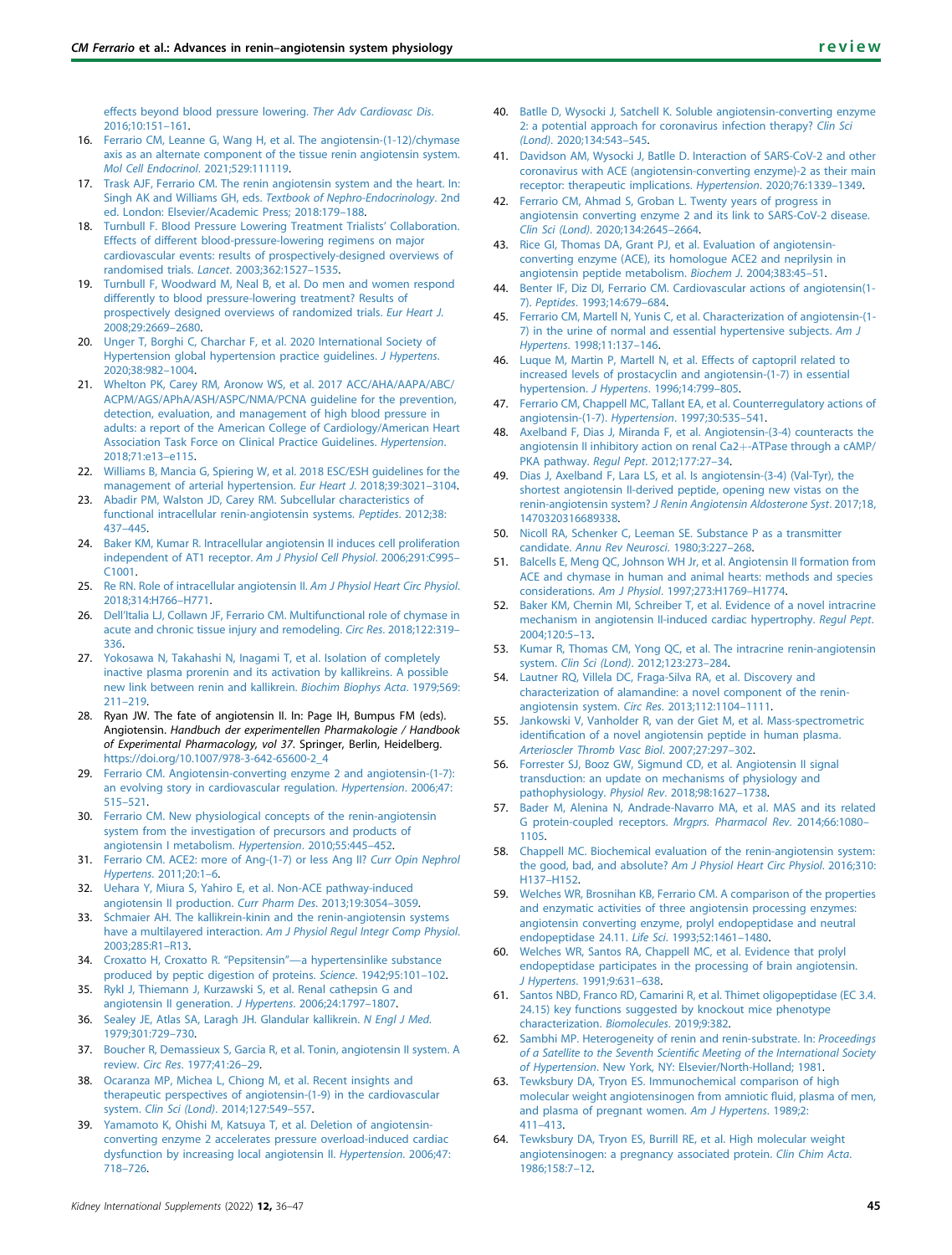- <span id="page-10-0"></span>65. [Gordon DB, Sachin IN, Dodd VN. Heterogeneity of renin substrate in](http://refhub.elsevier.com/S2157-1716(21)00065-4/sref65) [human plasma: effect of pregnancy and oral contraceptives.](http://refhub.elsevier.com/S2157-1716(21)00065-4/sref65) Proc Soc Exp Biol Med[. 1976;153:314](http://refhub.elsevier.com/S2157-1716(21)00065-4/sref65)–318.
- <span id="page-10-1"></span>66. [Nagata S, Kato J, Sasaki K, et al. Isolation and identi](http://refhub.elsevier.com/S2157-1716(21)00065-4/sref66)fication of [proangiotensin-12, a possible component of the renin-angiotensin](http://refhub.elsevier.com/S2157-1716(21)00065-4/sref66) system. [Biochem Biophys Res Commun](http://refhub.elsevier.com/S2157-1716(21)00065-4/sref66). 2006;350:1026–1031.
- <span id="page-10-2"></span>67. [Trask AJ, Jessup JA, Chappell MC, et al. Angiotensin-\(1-12\) is an](http://refhub.elsevier.com/S2157-1716(21)00065-4/sref67) [alternate substrate for angiotensin peptide production in the heart.](http://refhub.elsevier.com/S2157-1716(21)00065-4/sref67) Am [J Physiol Heart Circ Physiol](http://refhub.elsevier.com/S2157-1716(21)00065-4/sref67). 2008;294:H2242–H2247.
- <span id="page-10-3"></span>68. [Moniwa N, Varagic J, Simington SW, et al. Primacy of angiotensin](http://refhub.elsevier.com/S2157-1716(21)00065-4/sref68) [converting enzyme in angiotensin-\(1-12\) metabolism.](http://refhub.elsevier.com/S2157-1716(21)00065-4/sref68) Am J Physiol [Heart Circ Physiol](http://refhub.elsevier.com/S2157-1716(21)00065-4/sref68). 2013;305:H644–H650.
- <span id="page-10-4"></span>69. [Ahmad S, Ferrario CM. Chymase inhibitors for the treatment of cardiac](http://refhub.elsevier.com/S2157-1716(21)00065-4/sref69) [diseases: a patent review \(2010-2018\).](http://refhub.elsevier.com/S2157-1716(21)00065-4/sref69) Expert Opin Ther Pat. 2018;28: [755](http://refhub.elsevier.com/S2157-1716(21)00065-4/sref69)–764.
- 70. [Ahmad S, Simmons T, Varagic J, et al. Chymase-dependent generation](http://refhub.elsevier.com/S2157-1716(21)00065-4/sref70) [of angiotensin II from angiotensin-\(1-12\) in human atrial tissue.](http://refhub.elsevier.com/S2157-1716(21)00065-4/sref70) PLoS One[. 2011;6:e28501.](http://refhub.elsevier.com/S2157-1716(21)00065-4/sref70)
- 71. [Ahmad S, Varagic J, Groban L, et al. Angiotensin-\(1-12\): a chymase](http://refhub.elsevier.com/S2157-1716(21)00065-4/sref71)[mediated cellular angiotensin II substrate.](http://refhub.elsevier.com/S2157-1716(21)00065-4/sref71) Curr Hypertens Rep. 2014;16:429.
- <span id="page-10-5"></span>72. [Isa K, Garcia-Espinosa MA, Arnold AC, et al. Chronic](http://refhub.elsevier.com/S2157-1716(21)00065-4/sref72) [immunoneutralization of brain angiotensin-\(1-12\) lowers blood](http://refhub.elsevier.com/S2157-1716(21)00065-4/sref72) [pressure in transgenic \(mRen2\)27 hypertensive rats.](http://refhub.elsevier.com/S2157-1716(21)00065-4/sref72) Am J Physiol Regul [Integr Comp Physiol](http://refhub.elsevier.com/S2157-1716(21)00065-4/sref72). 2009;297:R111–R115.
- <span id="page-10-6"></span>73. [Arnold AC, Isa K, Shaltout HA, et al. Angiotensin-\(1-12\) requires](http://refhub.elsevier.com/S2157-1716(21)00065-4/sref73) [angiotensin converting enzyme and AT1 receptors for cardiovascular](http://refhub.elsevier.com/S2157-1716(21)00065-4/sref73) [actions within the solitary tract nucleus.](http://refhub.elsevier.com/S2157-1716(21)00065-4/sref73) Am J Physiol Heart Circ Physiol. [2010;299:H763](http://refhub.elsevier.com/S2157-1716(21)00065-4/sref73)–H771.
- <span id="page-10-46"></span><span id="page-10-45"></span><span id="page-10-44"></span><span id="page-10-7"></span>74. [Sapru HN. Role of the hypothalamic arcuate nucleus in cardiovascular](http://refhub.elsevier.com/S2157-1716(21)00065-4/sref74) regulation. [Auton Neurosci](http://refhub.elsevier.com/S2157-1716(21)00065-4/sref74). 2013;175:38–50.
- <span id="page-10-8"></span>75. [Jessup JA, Trask AJ, Chappell MC, et al. Localization of the novel](http://refhub.elsevier.com/S2157-1716(21)00065-4/sref75) [angiotensin peptide, angiotensin-\(1-12\), in heart and kidney of](http://refhub.elsevier.com/S2157-1716(21)00065-4/sref75) [hypertensive and normotensive rats.](http://refhub.elsevier.com/S2157-1716(21)00065-4/sref75) Am J Physiol Heart Circ Physiol. [2008;294:H2614](http://refhub.elsevier.com/S2157-1716(21)00065-4/sref75)–H2618.
- <span id="page-10-9"></span>76. [Ferrario CM, VonCannon J, Ahmad S, et al. Activation of the human](http://refhub.elsevier.com/S2157-1716(21)00065-4/sref76) [angiotensin-\(1-12\)-chymase pathway in rats with human](http://refhub.elsevier.com/S2157-1716(21)00065-4/sref76) [angiotensinogen gene transcripts.](http://refhub.elsevier.com/S2157-1716(21)00065-4/sref76) Front Cardiovasc Med. 2019; [6:163.](http://refhub.elsevier.com/S2157-1716(21)00065-4/sref76)
- <span id="page-10-10"></span>77. Ferrario CM, VonCannon J, Jiao Y, et al. Cardiac angiotensin-(1-12) expression [and systemic hypertension in rats expressing the human angiotensinogen](http://refhub.elsevier.com/S2157-1716(21)00065-4/sref77) gene. [Am J Physiol Heart Circ Physiol](http://refhub.elsevier.com/S2157-1716(21)00065-4/sref77). 2016;310:H995–H1002.
- <span id="page-10-11"></span>78. De Mello WC, Dell'[Itallia LJ, Varagic J, et al. Intracellular angiotensin-\(1-](http://refhub.elsevier.com/S2157-1716(21)00065-4/sref78) [12\) changes the electrical properties of intact cardiac muscle.](http://refhub.elsevier.com/S2157-1716(21)00065-4/sref78) Mol Cell Biochem[. 2016;422:31](http://refhub.elsevier.com/S2157-1716(21)00065-4/sref78)–40.
- <span id="page-10-12"></span>79. [Reyes S, Cheng CP, Roberts DJ, et al. Angiotensin-\(1-12\)/chymase axis](http://refhub.elsevier.com/S2157-1716(21)00065-4/sref79) [modulates cardiomyocyte L-type calcium currents in rats expressing](http://refhub.elsevier.com/S2157-1716(21)00065-4/sref79) [human angiotensinogen.](http://refhub.elsevier.com/S2157-1716(21)00065-4/sref79) Int J Cardiol. 2019;297:104–110.
- <span id="page-10-13"></span>80. [Yamashita T, Ahmad S, Wright KN, et al. Noncanonical mechanisms](http://refhub.elsevier.com/S2157-1716(21)00065-4/sref80) [for direct bone marrow generating Ang II \(angiotensin II\)](http://refhub.elsevier.com/S2157-1716(21)00065-4/sref80) [predominate in CD68 positive myeloid lineage cells.](http://refhub.elsevier.com/S2157-1716(21)00065-4/sref80) Hypertension. [2020;75:500](http://refhub.elsevier.com/S2157-1716(21)00065-4/sref80)–509.
- <span id="page-10-14"></span>81. [Ahmad S, Punzi HA, Wright KN, et al. Newly developed](http://refhub.elsevier.com/S2157-1716(21)00065-4/sref81) [radioimmunoassay for human angiotensin-\(1-12\) measurements in](http://refhub.elsevier.com/S2157-1716(21)00065-4/sref81) plasma and urine. [Mol Cell Endocrinol](http://refhub.elsevier.com/S2157-1716(21)00065-4/sref81). 2021;529:111256.
- <span id="page-10-15"></span>82. [Ferrario CM, Iyer SR, Burnett JC Jr, et al. Angiotensin \(1-12\) in humans](http://refhub.elsevier.com/S2157-1716(21)00065-4/sref82) [with normal blood pressure and primary hypertension.](http://refhub.elsevier.com/S2157-1716(21)00065-4/sref82) Hypertension. [2021;77:882](http://refhub.elsevier.com/S2157-1716(21)00065-4/sref82)–890.
- <span id="page-10-16"></span>83. [Nagata S, Hatakeyama K, Asami M, et al. Big angiotensin-25: a novel](http://refhub.elsevier.com/S2157-1716(21)00065-4/sref83) [glycosylated angiotensin-related peptide isolated from human urine.](http://refhub.elsevier.com/S2157-1716(21)00065-4/sref83) [Biochem Biophys Res Commun](http://refhub.elsevier.com/S2157-1716(21)00065-4/sref83). 2013;441:757–762.
- <span id="page-10-17"></span>84. [Nagata S, Fukuda A, Kikuchi M, et al. Development of a novel AlphaLISA](http://refhub.elsevier.com/S2157-1716(21)00065-4/sref84) [immunoassay for big angiotensin-25.](http://refhub.elsevier.com/S2157-1716(21)00065-4/sref84) Nephrology (Carlton). 2021;26: [479](http://refhub.elsevier.com/S2157-1716(21)00065-4/sref84)–484.
- <span id="page-10-18"></span>85. [Ahmad S, Sun X, Lin M, et al. Blunting of estrogen modulation of cardiac](http://refhub.elsevier.com/S2157-1716(21)00065-4/sref85) [cellular chymase/RAS activity and function in SHR.](http://refhub.elsevier.com/S2157-1716(21)00065-4/sref85) J Cell Physiol. [2018;233:3330](http://refhub.elsevier.com/S2157-1716(21)00065-4/sref85)–3342.
- <span id="page-10-19"></span>86. [Butts B, Calhoun DA, Denney TS Jr, et al. Plasma xanthine oxidase](http://refhub.elsevier.com/S2157-1716(21)00065-4/sref86) [activity is related to increased sodium and left ventricular hypertrophy](http://refhub.elsevier.com/S2157-1716(21)00065-4/sref86) [in resistant hypertension.](http://refhub.elsevier.com/S2157-1716(21)00065-4/sref86) Free Radic Biol Med. 2019;134:343–349.
- <span id="page-10-20"></span>87. [Powell PC, Wei CC, Fu L, et al. Chymase uptake by cardiomyocytes](http://refhub.elsevier.com/S2157-1716(21)00065-4/sref87) [results in myosin degradation in cardiac volume overload.](http://refhub.elsevier.com/S2157-1716(21)00065-4/sref87) Heliyon. [2019;5:e01397.](http://refhub.elsevier.com/S2157-1716(21)00065-4/sref87)
- <span id="page-10-21"></span>88. [Roszkowska-Chojecka MM, Baranowska I, Gawrys O, et al. Role of](http://refhub.elsevier.com/S2157-1716(21)00065-4/sref88) [chymase in blood pressure control, plasma and tissue angiotensin II,](http://refhub.elsevier.com/S2157-1716(21)00065-4/sref88)

[renal haemodynamics, and excretion in spontaneously hypertensive](http://refhub.elsevier.com/S2157-1716(21)00065-4/sref88) rats. [Clin Exp Hypertens](http://refhub.elsevier.com/S2157-1716(21)00065-4/sref88). 2021;43:392–401.

- <span id="page-10-22"></span>89. [Ansary TM, Urushihara M, Fujisawa Y, et al. Effects of the selective](http://refhub.elsevier.com/S2157-1716(21)00065-4/sref89) [chymase inhibitor TEI-F00806 on the intrarenal renin-angiotensin](http://refhub.elsevier.com/S2157-1716(21)00065-4/sref89) [system in salt-treated angiotensin I-infused hypertensive mice.](http://refhub.elsevier.com/S2157-1716(21)00065-4/sref89) Exp Physiol[. 2018;103:1524](http://refhub.elsevier.com/S2157-1716(21)00065-4/sref89)–1531.
- <span id="page-10-23"></span>90. [Ondetti MA, Williams NJ, Sabo EF, et al. Angiotensin-converting enzyme](http://refhub.elsevier.com/S2157-1716(21)00065-4/sref90) [inhibitors from the venom of Bothrops jararaca. Isolation, elucidation of](http://refhub.elsevier.com/S2157-1716(21)00065-4/sref90) [structure, and synthesis.](http://refhub.elsevier.com/S2157-1716(21)00065-4/sref90) Biochemistry. 1971;10:4033–4039.
- <span id="page-10-24"></span>91. [Bakris GL, Oparil S, Purkayastha D, et al. Randomized study of](http://refhub.elsevier.com/S2157-1716(21)00065-4/sref91) antihypertensive effi[cacy and safety of combination aliskiren/](http://refhub.elsevier.com/S2157-1716(21)00065-4/sref91) [valsartan vs valsartan monotherapy in hypertensive participants](http://refhub.elsevier.com/S2157-1716(21)00065-4/sref91) [with type 2 diabetes mellitus.](http://refhub.elsevier.com/S2157-1716(21)00065-4/sref91) J Clin Hypertens (Greenwich). 2013;15: 92–[100.](http://refhub.elsevier.com/S2157-1716(21)00065-4/sref91)
- <span id="page-10-25"></span>92. [Pimenta E, Oparil S. Role of aliskiren in cardio-renal protection and use](http://refhub.elsevier.com/S2157-1716(21)00065-4/sref92) [in hypertensives with multiple risk factors.](http://refhub.elsevier.com/S2157-1716(21)00065-4/sref92) Ther Clin Risk Manag. 2009;5: 459–[464.](http://refhub.elsevier.com/S2157-1716(21)00065-4/sref92)
- <span id="page-10-26"></span>93. Epstein M, Brunner HR. [Angiotensin II Receptor Antagonists](http://refhub.elsevier.com/S2157-1716(21)00065-4/sref93). Philadelphia, [PA: Hanley & Belfus; 2001.](http://refhub.elsevier.com/S2157-1716(21)00065-4/sref93)
- <span id="page-10-27"></span>94. [Dzau VJ, Balatbat CA. Future of hypertension.](http://refhub.elsevier.com/S2157-1716(21)00065-4/sref94) Hypertension. 2019;74: 450–[457.](http://refhub.elsevier.com/S2157-1716(21)00065-4/sref94)
- <span id="page-10-28"></span>95. [Gyurko R, Wielbo D, Phillips MI. Antisense inhibition of AT1 receptor](http://refhub.elsevier.com/S2157-1716(21)00065-4/sref95) [mRNA and angiotensinogen mRNA in the brain of spontaneously](http://refhub.elsevier.com/S2157-1716(21)00065-4/sref95) [hypertensive rats reduces hypertension of neurogenic origin.](http://refhub.elsevier.com/S2157-1716(21)00065-4/sref95) Regul Pept[. 1993;49:167](http://refhub.elsevier.com/S2157-1716(21)00065-4/sref95)–174.
- <span id="page-10-29"></span>96. [Haber E. Immunologic approaches to the inhibition of renin and the](http://refhub.elsevier.com/S2157-1716(21)00065-4/sref96) [adrenergic system.](http://refhub.elsevier.com/S2157-1716(21)00065-4/sref96) Fed Proc. 1983;42:2661–2666.
- <span id="page-10-43"></span><span id="page-10-42"></span><span id="page-10-41"></span><span id="page-10-30"></span>97. [Haber E. Inhibitors of renin: present and future.](http://refhub.elsevier.com/S2157-1716(21)00065-4/sref97) Clin Exp Hypertens A. [1983;5:1193](http://refhub.elsevier.com/S2157-1716(21)00065-4/sref97)–1205.
- <span id="page-10-31"></span>98. [Haber E. Peptide inhibitors of renin in cardiovascular studies.](http://refhub.elsevier.com/S2157-1716(21)00065-4/sref98) Fed Proc. [1983;42:3155](http://refhub.elsevier.com/S2157-1716(21)00065-4/sref98)–3161.
- <span id="page-10-32"></span>99. [Dzau VJ, Devine D, Mudgett-Hunter M, et al. Antibodies as speci](http://refhub.elsevier.com/S2157-1716(21)00065-4/sref99)fic renin [inhibitors: studies with polyclonal and monoclonal antibodies and Fab](http://refhub.elsevier.com/S2157-1716(21)00065-4/sref99) fragments. [Clin Exp Hypertens A](http://refhub.elsevier.com/S2157-1716(21)00065-4/sref99). 1983;5:1207–1220.
- <span id="page-10-33"></span>100. [Dzau VJ, Ellison KE, Brody T, et al. A comparative study of the](http://refhub.elsevier.com/S2157-1716(21)00065-4/sref100) [distributions of renin and angiotensinogen messenger ribonucleic acids](http://refhub.elsevier.com/S2157-1716(21)00065-4/sref100) [in rat and mouse tissues.](http://refhub.elsevier.com/S2157-1716(21)00065-4/sref100) Endocrinology. 1987;120:2334–2338.
- <span id="page-10-34"></span>101. [Michel JB, Sayah S, Guettier C, et al. Physiological and](http://refhub.elsevier.com/S2157-1716(21)00065-4/sref101) [immunopathological consequences of active immunization of](http://refhub.elsevier.com/S2157-1716(21)00065-4/sref101) [spontaneously hypertensive and normotensive rats against murine](http://refhub.elsevier.com/S2157-1716(21)00065-4/sref101) renin. Circulation[. 1990;81:1899](http://refhub.elsevier.com/S2157-1716(21)00065-4/sref101)–1910.
- <span id="page-10-35"></span>102. [Mullick AE, Yeh ST, Graham MJ, et al. Blood pressure lowering and](http://refhub.elsevier.com/S2157-1716(21)00065-4/sref102) [safety improvements with liver angiotensinogen inhibition in models of](http://refhub.elsevier.com/S2157-1716(21)00065-4/sref102) [hypertension and kidney injury.](http://refhub.elsevier.com/S2157-1716(21)00065-4/sref102) Hypertension. 2017;70:566–576.
- <span id="page-10-36"></span>103. [Uijl E, Mirabito Colafella KM, Sun Y, et al. Strong and sustained](http://refhub.elsevier.com/S2157-1716(21)00065-4/sref103) [antihypertensive effect of small interfering RNA targeting liver](http://refhub.elsevier.com/S2157-1716(21)00065-4/sref103) [angiotensinogen.](http://refhub.elsevier.com/S2157-1716(21)00065-4/sref103) Hypertension. 2019;73:1249–1257.
- <span id="page-10-37"></span>104. [Uijl E, Ren L, Mirabito Colafella KM, et al. No evidence for brain renin](http://refhub.elsevier.com/S2157-1716(21)00065-4/sref104)[angiotensin system activation during DOCA-salt hypertension.](http://refhub.elsevier.com/S2157-1716(21)00065-4/sref104) Clin Sci (Lond)[. 2021;135:259](http://refhub.elsevier.com/S2157-1716(21)00065-4/sref104)–274.
- <span id="page-10-38"></span>105. [Sun H, Hodgkinson C, Pratt RE, et al. Abstract 15555: potential cure for](http://refhub.elsevier.com/S2157-1716(21)00065-4/sref105) [hypertension? The effect of Crispr genome editing.](http://refhub.elsevier.com/S2157-1716(21)00065-4/sref105) Circulation. [2020;142:A15555](http://refhub.elsevier.com/S2157-1716(21)00065-4/sref105).
- <span id="page-10-39"></span>106. [Wu CH, Wang Y, Ma M, et al. Antisense oligonucleotides targeting](http://refhub.elsevier.com/S2157-1716(21)00065-4/sref106) [angiotensinogen: insights from animal studies.](http://refhub.elsevier.com/S2157-1716(21)00065-4/sref106) Biosci Rep. 2019;39. [BSR20180201](http://refhub.elsevier.com/S2157-1716(21)00065-4/sref106).
- <span id="page-10-40"></span>107. [Huang SA, Taubel J, Fiore G, et al. Abstract 14387: Dose-related](http://refhub.elsevier.com/S2157-1716(21)00065-4/sref107) [reductions in blood pressure with a RNA interference \(RNAi\)](http://refhub.elsevier.com/S2157-1716(21)00065-4/sref107) [therapeutic targeting angiotensinogen in hypertensive patients:](http://refhub.elsevier.com/S2157-1716(21)00065-4/sref107) interim results from a fi[rst-in-human phase 1 study of ALN-AGT01.](http://refhub.elsevier.com/S2157-1716(21)00065-4/sref107) Circulation[. 2020;142:A14387.](http://refhub.elsevier.com/S2157-1716(21)00065-4/sref107)
- <span id="page-10-48"></span>[Bodewes R, Kreijtz JH, van Amerongen G, et al. A single immunization](http://refhub.elsevier.com/S2157-1716(21)00065-4/sref108) [with CoVaccine HT-adjuvanted H5N1 in](http://refhub.elsevier.com/S2157-1716(21)00065-4/sref108)fluenza virus vaccine induces [protective cellular and humoral immune responses in ferrets.](http://refhub.elsevier.com/S2157-1716(21)00065-4/sref108) J Virol. [2010;84:7943](http://refhub.elsevier.com/S2157-1716(21)00065-4/sref108)–7952.
- <span id="page-10-49"></span>109. [Lakhan N, Stevens NE, Diener KR, et al. CoVaccine HT adjuvant is](http://refhub.elsevier.com/S2157-1716(21)00065-4/sref109) superior to Freund'[s adjuvants in eliciting antibodies against the](http://refhub.elsevier.com/S2157-1716(21)00065-4/sref109) [endogenous alarmin HMGB1.](http://refhub.elsevier.com/S2157-1716(21)00065-4/sref109) J Immunol Methods. 2016;439:37–43.
- <span id="page-10-47"></span>110. [Tissot AC, Maurer P, Nussberger J, et al. Effect of immunisation against](http://refhub.elsevier.com/S2157-1716(21)00065-4/sref110) [angiotensin II with CYT006-AngQb on ambulatory blood pressure: a](http://refhub.elsevier.com/S2157-1716(21)00065-4/sref110) [double-blind, randomised, placebo-controlled phase IIa study.](http://refhub.elsevier.com/S2157-1716(21)00065-4/sref110) Lancet. [2008;371:821](http://refhub.elsevier.com/S2157-1716(21)00065-4/sref110)–827.
- 111. [Maurer P, Bachmann MF. Immunization against angiotensins for the](http://refhub.elsevier.com/S2157-1716(21)00065-4/sref111) [treatment of hypertension.](http://refhub.elsevier.com/S2157-1716(21)00065-4/sref111) Clin Immunol. 2010;134:89–95.